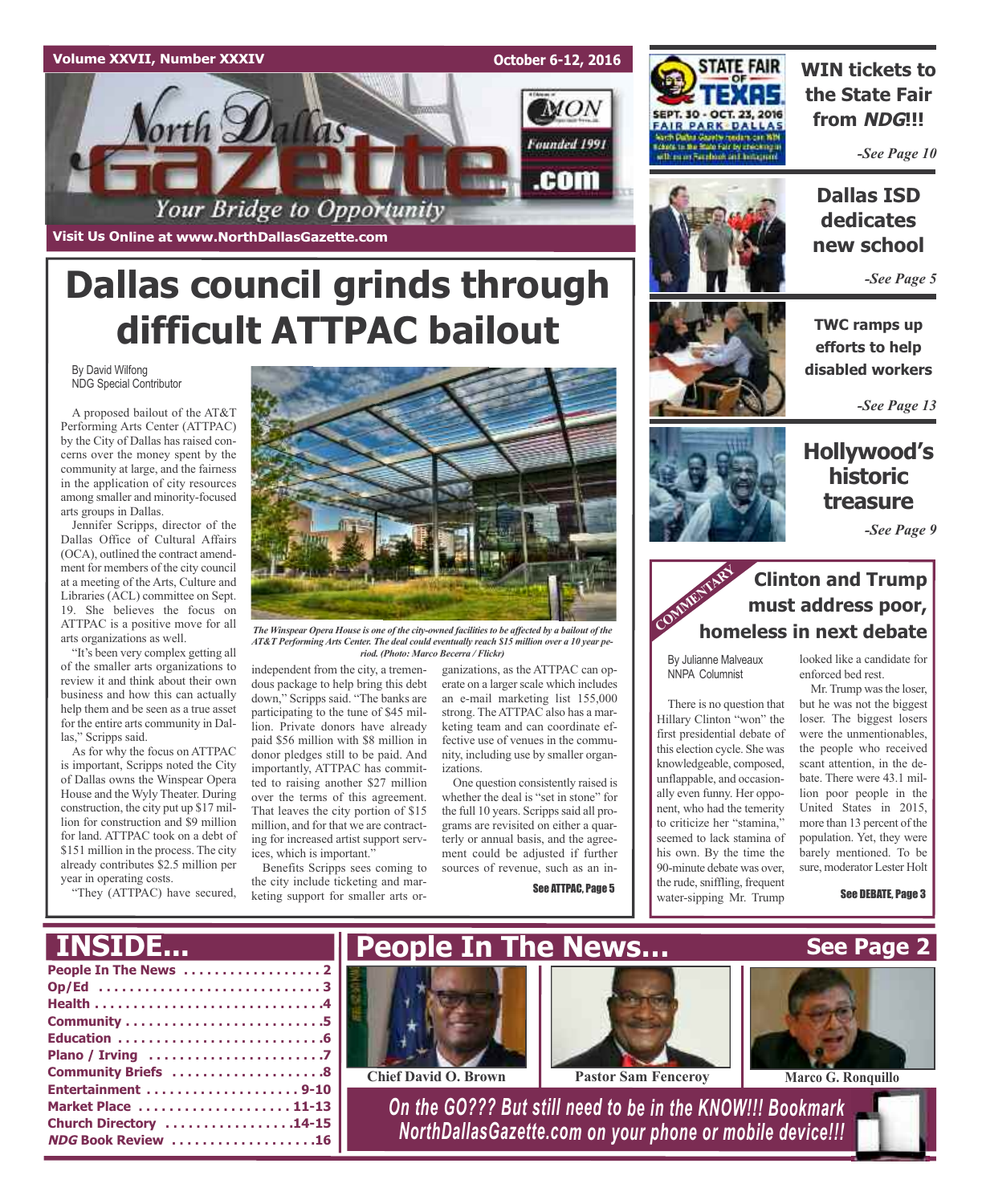#### **People in the News www.NorthDallasGazette.com**

## **Chief David O. Brown**

Dallas Chief of Police David O. Brown, who in July helped lead the city through the anguished days following the ambush shooting deaths of five police officers will receive the 2017 J. Erik Jonsson Ethics Award from SMU's Cary M. Maguire Center for Ethics & Public Responsibility at a March 21 luncheon.

"Chief David Brown has demonstrated by his words and his actions all of the leadership qualities we had in mind when the J. Erik Jonsson Ethics Award was created," said Bobby Lyle,



SMU Trustee and Maguire Ethics Center board member. "He has led our community with courage and integrity during our brightest days and our darkest hours. He has set standards for public and

#### community service that we would all do well to emulate. I can think of no one more deserving of this prestigious award that bears the name of one of Dallas' most admired leaders."

Brown, a Dallas native who was born and raised in South Oak Cliff, is a 33-year veteran of the Dallas Police Department and the department's longest-serving chief in modern times. He was sworn in as Dallas' 28th police chief in May 2010, commanding a department with more than 4,000 employees and an annual operating budget of \$426 million dollars. Brown has announced he will retire Oct. 4.

Building and maintaining strong, transparent relationships with the community has been Brown's focus since he took the top position. During his tenure, Brown transitioned the department to a communitypolicing focused organization and implemented policies and training to ensure citizen and officer safety. He also expanded several community outreach programs and youth centered programs.

Brown implemented policies and training to ensure citizen and officer safety during interactions, and emphasized the importance of deescalation training for his officers. Under Brown's leadership, the Dallas Police Department reduced the use of deadly force by more than 40 percent and reduced excessive force complaints by more than 80 percent.

"This award recognizes those who face hard decisions and whose metal is tested," said Rita Kirk, Director of SMU's Maguire Ethics Center. "Chief Brown personifies the struggle of leaders trying to do the right thing during periods of intense pressure. Our community is stronger because of hisleadership, particularly in the wake of recent events. His actions during those days not only reflected the character of our community to other cities around the world who watched, but also left us united, stronger, and more hopeful that we will overcome any obstacle to make this a better city for all our citizens."

Brown joined the department as a police officer in 1983. Before taking over as chief, he was named first assistant police chief under Chief David Kunkle in 2005, and then named as interim Dallas assistant city manager in 2007. In that position he directed operations in the areas of Code Compliance, Environmental & Health

#### See BROWN, Page 4

alienable rights to life, liberty, and the pursuit of happiness.

"Prejudice is a negative or hostile attitude, opinion or feeling toward a person or a group, formed without adequate knowledge, thought or reason and based on negative stereotypes. Prejudice is the result of prejudgment" and often leads to discrimination.

No one is born prejudiced! Prejudiced is learned and can be unlearned. Prejudices are attitudes rooted in ignorance's and a fear of differences.

For details and more information go to tmstshirts.com, mocop.org, adl.org or call 972-633-5511.

## **Pastor Sam Fenceroy**

Concerned about violence and racial tensions all over the United States, with policemen killing unarmed Black men, most without a justifiable reason, mass demonstrations in protest about the killings, destructions of businesses and property without a rationale; Pastor Sam is deeply alarmed about racial divide in our country.

Asking himself what could he do to help alleviate the problem that is dividing our country? The church's motto is, "Uniting the Body of Christ among Nations" found in Galatians 3:28.



"There is neither Jew nor Greek, Black nor White, nor Brown, nor any other color; There is neither Baptist nor Methodist, nor Pentecost, nor any other denomination; There is neither male nor female, for we are all one in

Some of MOCOP's Statement of Faith are (condensed). "We believe in God eternally existence as God the Father, God the Son and God the Holy Spirit (Trinity).

Christ Jesus."

"We believe in the deity of the LORD Jesus Christ, in His virgin birth, in His sinlesslife, in His vicarious and atoning death, in His bodily resurrection in His ascension and personal return in power and glory.

"We believe in the personality of the Holy Spirit, and that His ministry is to reveal Christ to man, to convict of sin, to regenerate repentant sinners and to sanctify the lives of the redeemed.

"We believe that the Bible is God-inspired, is infallible and is the final authority for all conduct, faith and doctrine ..." After much thought and

consideration, the idea of aTshirt that people could wear and start a dialog talking and thinking about racial tension in the United States and changing some minds to realize that we are all of God's children and His desire is for all people to get along.

The main idea is for each group to "police" every individual in the group. When you witness someone in the group doing something wrong or illegal, say or do something about it to the individual, and if the behavior is not corrected, report the individual's behavior to someone with authority. If it is wrong, it is just wrong and it doesn't matter if it's a brother, sister, best friend, cousin, neighbor said Pastor Sam.

Pastor's Sam message is, "NOT All Whites are Racist, All Police are evil, All Blacks are Criminals, All Muslims are Terrorist, andAll Hispanics are Illegal." He said the key words are, NOTAll.

He continued to say, "All Men are Created Equal." The understanding is that there is no natural class of rulers among people, and that all are born with the same un-

## **Marco G. Ronquillo**

The Dallas Hispanic Bar Association (DHBA) will hold its Annual Event: Noche de Luz on Saturday, Oct. 15, at the Perot Museum in Dallas. The event will be dedicated to honoring and celebrating diversity in the legal profession.

The Annual Event: Noche de Luz is a signature event for the DHBA. It brings attorneys, judges, and students together for a celebration that highlights the organization's collective efforts to support educational and diversity initiatives within the legal community.

In addition to raising funds to promote its mission and diversity pipeline initiatives, each year the DHBA pres-



ents various prestigious awards to individuals that have contributed to the Hispanic legal community.

Marcos G. Ronquillo, Partner at Fishman Jackson Ronquillo, PLLC will be honored with the DHBA's highest honor, the La Luz Award. Mr. Ronquillo is being recognized for his

trailblazing contributions in the legal community, including his enduring support of the DHBA. Mr. Ronquillo demonstrates inspirational leadership, courage, integrity, and a commitment to lending a helping hand to others in the legal community.

The DHBA is also honoring Cynthia Sutherland, Legal Director of Business + Information Solutions at PepsiCo, with the DHBA's Corporate Counsel Award. Sutherland will be recognized for her substantial commitment to fostering greater diversity in the legal community and her promotion of progressive initiatives, including the first Latina Leadership Program. For more information

about the Annual Event: Noche de Luz, visit http://dallashispanicbar.com/ th\_event/dhba-11th-annualevent.

The Dallas Hispanic Bar Association, formerly known as the Mexican American Bar Association of Dallas, provides a forum through which Hispanic attorneys in the Dallas-Fort Worth Metroplex can come together to exchange ideas and to pursue common goals. The purpose of the Association is to promote the social, economic, educational, and civic advancement of the DFW Metroplex Hispanic community by making the legal system more accessible to the Hispanic community and more responsive to its needs.



*For the 411 in the community, go to www.northdallasgazette.com*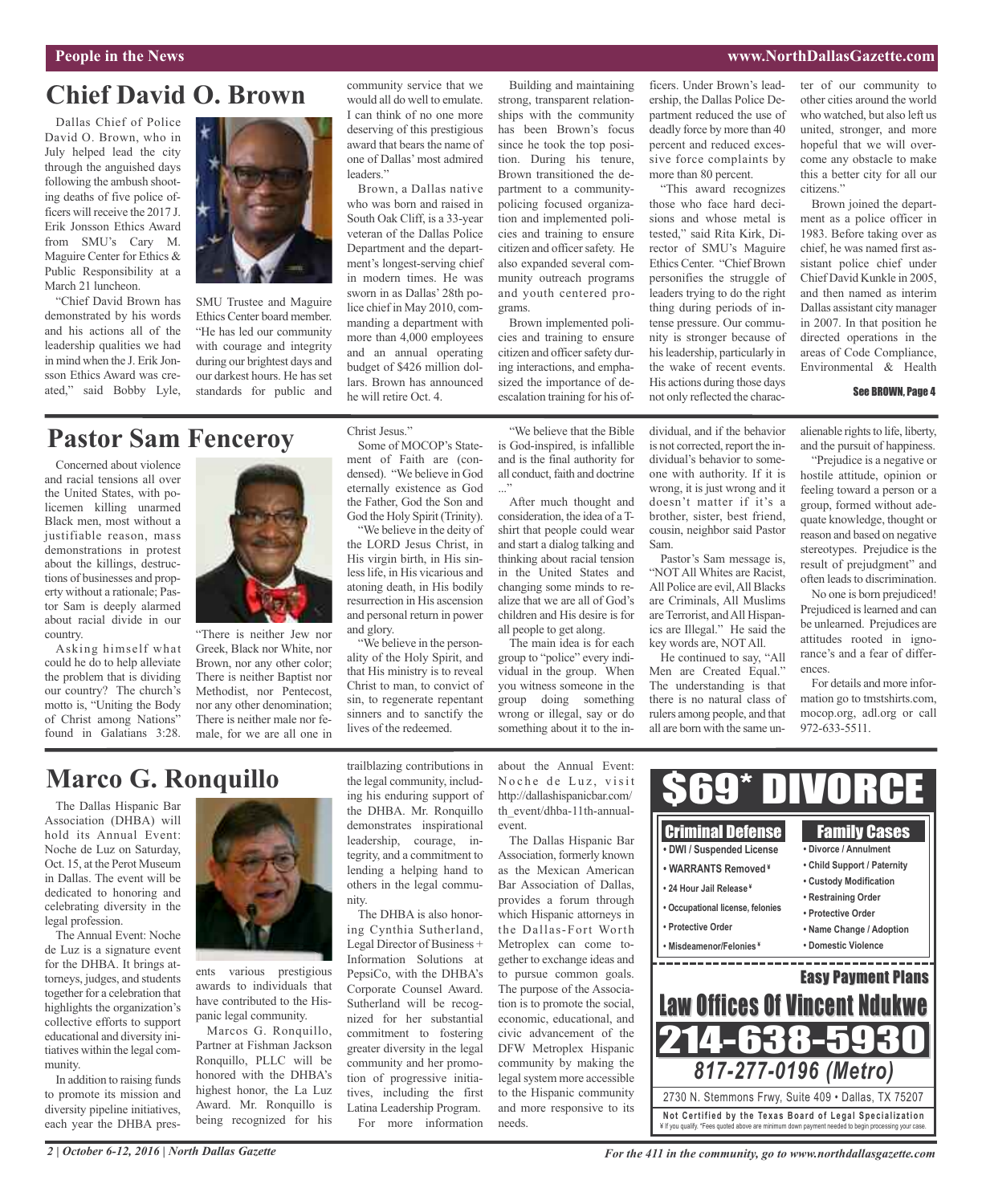#### **www.NorthDallasGazette.com Op-Ed**



*North Dallas Gazette assumes no responsibility for unsolicited material and reserves the right to edit and make appropriate revisions.*

#### *"Do what you say you are going to do ... when you say you are going to do it.*

**Publisher's Office:** publisher@northdallasgazette.com

**Sales Department:** marketing@northdallasgazette.com

#### **Editorial Department:**

editor@northdallasgazette.com

#### **Online:**

www.NorthDallasGazette.com www.twitter.com/NDGEditor www.facebook.com/NorthDallasGazette www.pinterest.com/NDallasGazette

## STAFF

**Chairman Emeritus** *Jim Bochum 1933 – 2009*

**Published By**

*Minority Opportunity News, Inc.*

**Web Master** *Todd Jones*

**Special Projects Manager** *Edward Dewayne "Preacher Boy"Gibson, Jr. James C. Allen*

**Community Marketing** *Nina Garcia*

#### **Advisory Board:**

*John Dudley Myrtle Hightower Fred Moses Annie Dickson Cecil Starks Willie Wattley Coty Rodriguez-Anderson B. J. Williams Denise Upchurch Barbara Simpkins, ADVISORY BOARD SECRETARY*

**Religious/ Marketing Editor** *Shirley Demus Tarpley*

**Editor** *Ruth Ferguson*

#### **Contributing Writers**

*Jackie Hardy Terri Schlichenmeyer Nicole Scott Lucas Franco de Siqueira Hope Oriabure-King David Wilfong*

#### **Production**

*Margaret Freelon David Wilfong*

#### **Advisory Board Committees:**

*Public Relations Planning and Implementation* Cecil Starks, CHAIRPERSON

*Business Growth Referral* John Dudley, CHAIRPERSO

*Program Policy Development* Annie Dickson, CHAIRPER

*Quality Assurance* Myrtle Hightower, CHAIRPERSON Coty Rodriguez

**BlackAmericans must demand equality in the auto industry**

By Dr. Benjamin F. Chavis, Jr. President /CEO of the NNPA

There are nearly 47 million Black Americans living in the United States that have diverse interests politically, economically, socially, and culturally. But no demand or interest is more important than equal justice and opportunity. Let me be crystal clear: There will be no peace without justice and there will be no justice without equal-

This point of view and reality check was put forth with therapeutic intellectual clarity at the 17th annual Rainbow PUSH Global Automotive Summit last week in Detroit, Michigan. Under the experienced leadership of Reverend Jesse L. Jackson, Sr., the global gathering of automotive industry executives, civil rights, business, media, and community leaders was an initiative of the

ity.

Citizenship Education Fund. The theme of the auto summit was "Refocusing Diversity on Ethic Minority Growth." Throughout the conference inconsistencies were highlighted between the goal of inclusion, as envisioned, and the results measured, with the intent to resolve the disparities that prevent Black Americans from participating fully and equally in the auto industry. The National Newspaper

Publishers Association (NNPA) was very pleased to participate in the Global Automotive Summit. The summit was timely and strategically informative. We were all reminded about the importance of not permitting ourselves to get diverted off course in our centuries-long struggle for freedom, justice and equality.

As the racial and ethnic

#### See AUTO, Page 13

#### **Letter to the Editor: Remembering 'Compassionate Conservatism'**

Hi Raynard, Thank you for your article. While I don't agree with much of your article, I appreciate your voice in the discussion.

I'm old enough to remember Jack Kemp and the compassionate conservative movement. Jack Kemp talked supply-side

policies directly to the African-American community in a way that resonated. He only talked about the best of the Black community and how it could get better. His words hit home to many African-America entrepreneurs and business owners. The Kemp-Roth Tax Cut is the

**DEBATE,** continued from Page <sup>1</sup>

started the conversation be-cent to 13.5 percent. The tween Clinton and Trump by asking a question about economic inequality. But neither Clinton nor Trump mentioned poverty or hunger, which remains a problem in the United States. Both talked about shoring up the middle class.

Clinton and Trump aren't the only ones who avoid highlighting hunger and poverty when issues of economic inequality are discussed.When Vice-President Joe Biden was charged with focusing on the middle class in his "Middle Class Task Force," early in the Obama Administration, there was a conspicuous silence about the status of the poor. While President Obama has lots of issues to deal with, the poor have not been a priority for him.

The Census Report that was released on September 13, "Income and Poverty in the United States: 2015," documents improvements in our nation's poverty status. Between 2014 and 2015, there were 3.5 million fewer people in poverty, and the poverty rate dropped quite significantly, from 14.8 perpoverty rate for African Americans dropped from 26.4 to 24.1 percent, and child poverty dropped from 36 percent to 32.7 percent among African Americans.

Either presidential candidate could have talked about this economic good news with the caveat that while the drop in the poverty level is encouraging, there is still way too much poverty in our nation. One in five children under 18 live in poverty, along with one in three African American children. One in five African American households (and one in eight households overall) have incomes below \$15,000 a year. Further, there is significant "extreme poverty" in our country, people who earn less than half the poverty line. Half of all poor households are among the extreme poor. One in ten African American households qualifies as extremely poor, which means an income of less than

\$12,000 for a family of four. How can someone earn so little? All it takes is a lowwage job with unstable hours. A minimum wage worker who works full-time,

Clinton is credited and made all boats rise economically in this country, including African-American incomes. Republican's are generally aspirational in their approach to government

and in his own way Trump

spark that started the economic rise that President is no different. Like all other communities, African-Americans want to be perceived for their potential and successes while seeking solutions to continued community problems. This is something Kemp understood and Trump does not. *-Michael Drayton*

full-year earns a scant \$15,000 a year, but many low-wage jobs aren't fulltime, full-year. Many lowwage workers get "flexible" scheduling, which means that their hours of work are not guaranteed. Sometimes they are called to report for work, but if business is slow they can be sent home. There are few protections for these workers, which is why the Fight for Fifteen (\$15 an hour) has gained such momentum.

To his credit, President Obama signed an executive order that requires federal contractors to pay at least \$10 an hour to their workers. He has also signed an executive order requiring that federal contractors provide paid sick leave for their employees. Clearly, this administration is not indifferent to poor people. They just don't talk much about them.

But the poor should not be our unmentionables.They are the living proof that our predatory capitalistic system is terribly flawed. Thus, even as the 2015 report on income and poverty celebrates economic progress (with incomes finally rising after years of stagnation), it also suggests that too many hard-

working people are living in a state of economic deprivation. More than 35 percent of AfricanAmerican households have incomes below \$25,000. Many of these families have incomes above the poverty line, but not by much.

There are two more debates, one of which will be conducted as a town hall. If moderators do not bring up the issue of poverty, perhaps someone in the audience of the town hall will. While I know that HillaryClinton has more compassion for the poor, and has articulated solutions that will help end poverty (Mr. Trump, on the other hand, once said the minimum wage was "too high"), I think it important to hear matters of hunger and poverty addressed in the context of the presidential debates. Our flawed economy has pushed the poor to the margins, but candidates can shed light on their issues and garner mainstream attention for them.

*Julianne Malveaux is an author, economist and founder of Economic Education. Herlatest book "Are We Better Off? Race, Obama and Public Policy" is available to order at www.juliannemalveaux.com. Follow her on Twitter @drjlastword.*

*The North Dallas Gazette, formerly Minority Opportunity News, was founded in July 1991, by Mr.Jim Bochum and Mr.Thurman R. Jones. North Dallas Gazette is a wholly owned subsidairy of Minority Opportunity News, Inc.*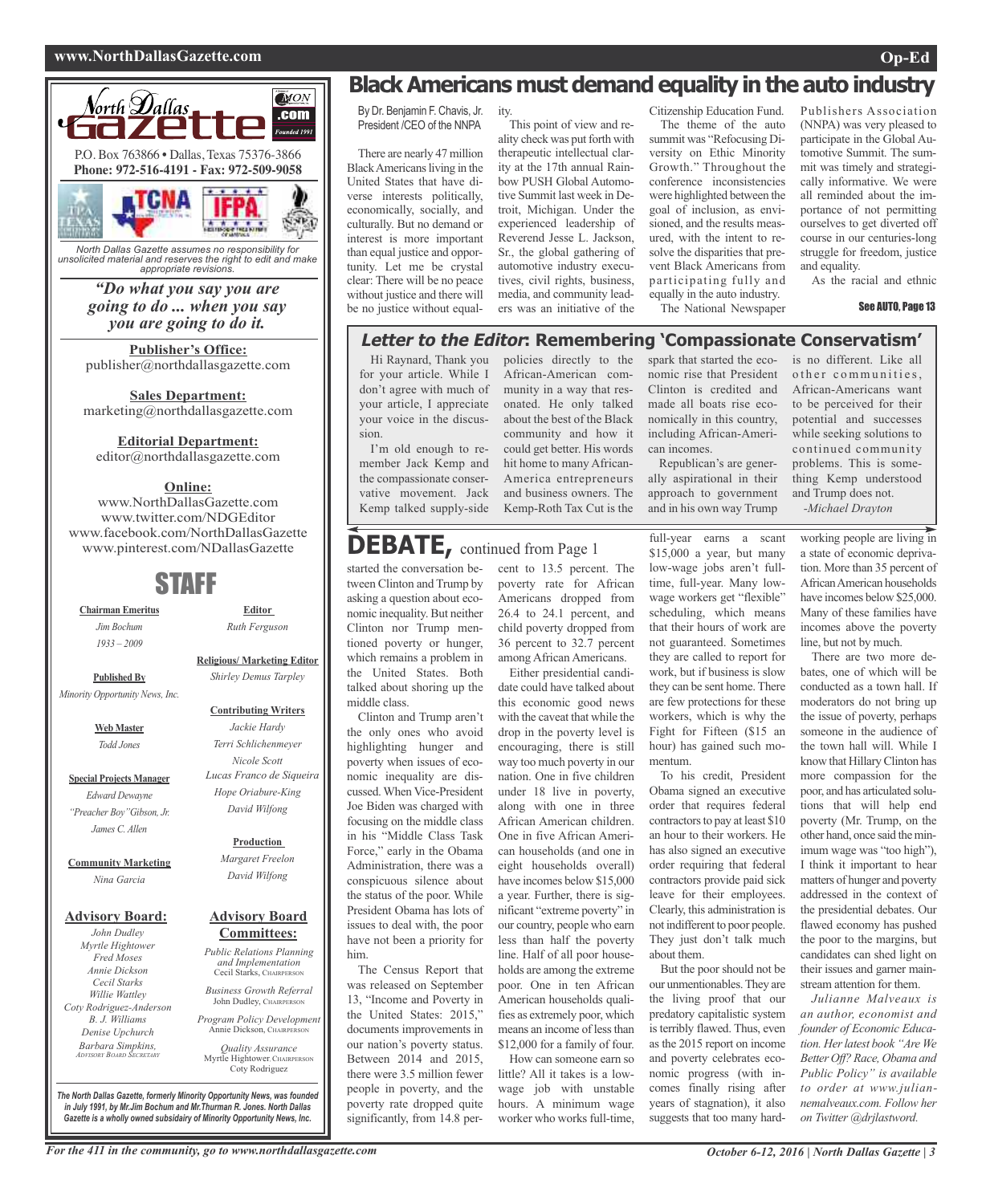## **The involvement of men is critical to ending domestic abuse**

PRNewswire — Domestic violence is not just a women's issue. That's the key message that resonated among more than 850 domestic violence organizations nationwide in Mary Kay's 2016 Truth About Abuse Survey, which reveals that nine out of 10 participating agencies have made concerted efforts to involve men in domestic violence prevention.

In partnership with Break the Cycle, the Mary Kay seventh annual Truth About Abuse Survey found that an overwhelming 92 percent of domestic violence organizations believe it's important to engage men in prevention and education efforts. Nearly half cited domestic violence as a community issue that is everyone's business.

"As a corporate leader in the fight against abuse, we

know domestic violence is a public health epidemic, and the only way to end abuse is to involve everyone in our communities," said Crayton Webb, Vice President of Corporate Communications and Corporate Social Responsibility for Mary Kay Inc. "The data from this year's Truth About Abuse Survey further supports our company's efforts to not only include men in a national dialogue about the issue but also to encourage them to become agents of change who take a stand against an issue that impacts

one in four women." Highlights from the survey include:

• 92% of domestic violence organizations want to involve men to engage other men about prevention

• 78% feel that men serving as role models and mentoring younger men can help break the cycle of abuse • 86% of domestic violence organizations have re-

cruited men to volunteer and 78% have hired men on staff • 62% of respondents want men to help support survivors

"Men play an important role in the ability to create social norms that do not tolerate violence against women," said Amy Sanchez, Chief Executive Officer for Break the Cycle. "Simply stated, we need men to take a stand with other men. The Mary Kay Truth About Abuse Survey underscores the vital importance of involving men in nationwide domestic violence prevention and education efforts."

In response to the overwhelming data revealed in the survey, Mary Kay Inc. will host an inaugural Men Don't Look Away Summit

on Nov. 2 in Dallas. Attendees, including men and domestic violence advocates from across the country, will receive a framework to engage men as advocates, volunteers and ambassadors on a grassroots level, activating this powerful group of change-makers within their local organizations.

The Men Don't Look Away Summit and Truth About Abuse Survey are part of the Mary Kay Don't Look Away campaign which works to educate the public on recognizing the signs of an abusive relationship, taking action and raising awareness for support services. To date, Mary Kay Inc. and The Mary Kay Foundation have given\$55 million to domestic violence prevention and awareness programs in an effort to end the cycle of abuse.

2016 Fullh Abruit Abuse Survey

MARV KAV



*an overwhelming 92 percent of domestic violence organizations believe it's important to engage men in prevention and education efforts to end abuse. (PRNewsFoto/Mary Kay Inc.)*

## **Healthy living now can lessen disabled years later**

Leading a healthy lifestyle not only extends lifespan, but also shortens the time spent disabled—a finding that demonstrates the value of investing in healthy lifestyle promotion, even for elderly people.

The research shows that older adults with the healthiest lifestyles could expect to spend about 1.7 fewer years disabled at the end of their lives, compared to their unhealthiest counterparts.

"The duration of the disabled period near the end of one's life has enormous personal and societal implications, ranging from quality of life to health care costs," says senior author Anne B. Newman, professor of population health sciences and chair of the epidemiology department at the University



of Pittsburgh. "We discovered that, fortunately, by improving lifestyle we can postpone both death and disability. In fact, it turns out that we're compressing that disabled end-of-life period."

For a new study in the Journal of the American Geriatrics Society, researchers examined data from the Cardiovascular

Health Study, which followed 5,888 adults from Sacramento County, California; Forsyth County, North Carolina; Washington County, Maryland; and Allegheny County, Pennsylvania, for 25 years. All of the participants were aged 65 or older and were not institutionalized or wheelchair-dependent when they enrolled.

**BROWN,** continued from Page <sup>2</sup>

Services, Equipment & Building Services, Library Services, Park & Recreation, and Cultural Affairs.

Brown holds both a Bachelor of Science and Master's (MBA) in Business Administration. He is a graduate of the Federal Bureau of Investigation (FBI) National Academy, FBI National Executive Institute, Senior Management Institute for Police, the National CounterTerrorism Seminar in Tel Aviv, Israel and the United States Secret Service Dignitary Protection Seminar in Washington, D.C. Chief Brown also holds Master Peace Officer and Police Instructor certifications from the State of Texas.

smoking habits, alcohol consumption, physical activity, diet, weight, and their social support system. Researchers took into account and adjusted results for such factors as participants' age, sex, race, education, income, marital status, and chronic health conditions. Across all the participants, the average number of dis-

The participants reported or were assessed for various lifestyle factors, including

abled years directly preceding death—years when the person had difficulty eating, bathing, using the toilet, dressing, getting out of bed or a chair, or walking around the home—averaged 4.5 years for women and 2.9 years for men.

For each gender and race group, those with the health-

Brown will be the 20th recipient of the J. Erik Jonsson EthicsAward. Tables and individual tickets are available for purchase at smu.edu/ethics.All proceeds benefit SMU's Maguire Ethics Center, a nonprofit educational organization.

iest lifestyle (those who were nonsmokers of a healthy weight and diet and getting regular exercise) not only lived longer, but also had fewer disabled years at the end of their lives.

For example, a white man in the healthiest lifestyle group could expect to live 4.8 years longer than his counterpart in the unhealthiest group, and at the end of hislife, he'd likely spend only two of those years disabled, compared to 3.7 years for his unhealthy counterpart.

Put another way, that man's healthy lifestyle has given him nearly three more years of active life free of disability than his unhealthy counterpart, who not only died earlier but spent the last three-and-a-half years of his life disabled—a larger per-

**At a Glance What:** Dallas Police Chief David O. Brown will be honored with the 2017 J. Erik Jonsson Ethics Award from SMU's Cary M. Maguire Center for Ethics & Public Responsibility during a centage of those remaining years.

"This clearly demonstrates the great value of investing in the promotion of a healthy lifestyle and encouraging people to maintain healthy behaviors into old age," says lead author Mini E. Jacob, who completed the project during her doctoral studies at Pitt Public Health.

"We are not discounting the role of factors like income and chronic conditions, which we adjusted for in our analyses. However, our results do indicate that increasing obesity levels of older Americans can herald a disability epidemic, and by urging healthy lifestyles, we may still be able to reduce the public health burden due to disability as more adults reach old age."

fundraising luncheon.

**When:** Noon – 1:30 p.m. Sunday, March 21

**Where:** The Pavilion at the Belo Mansion, 2201 Ross Avenue

**Host:** SMU's Maguire Center for Ethics & Public Responsibility.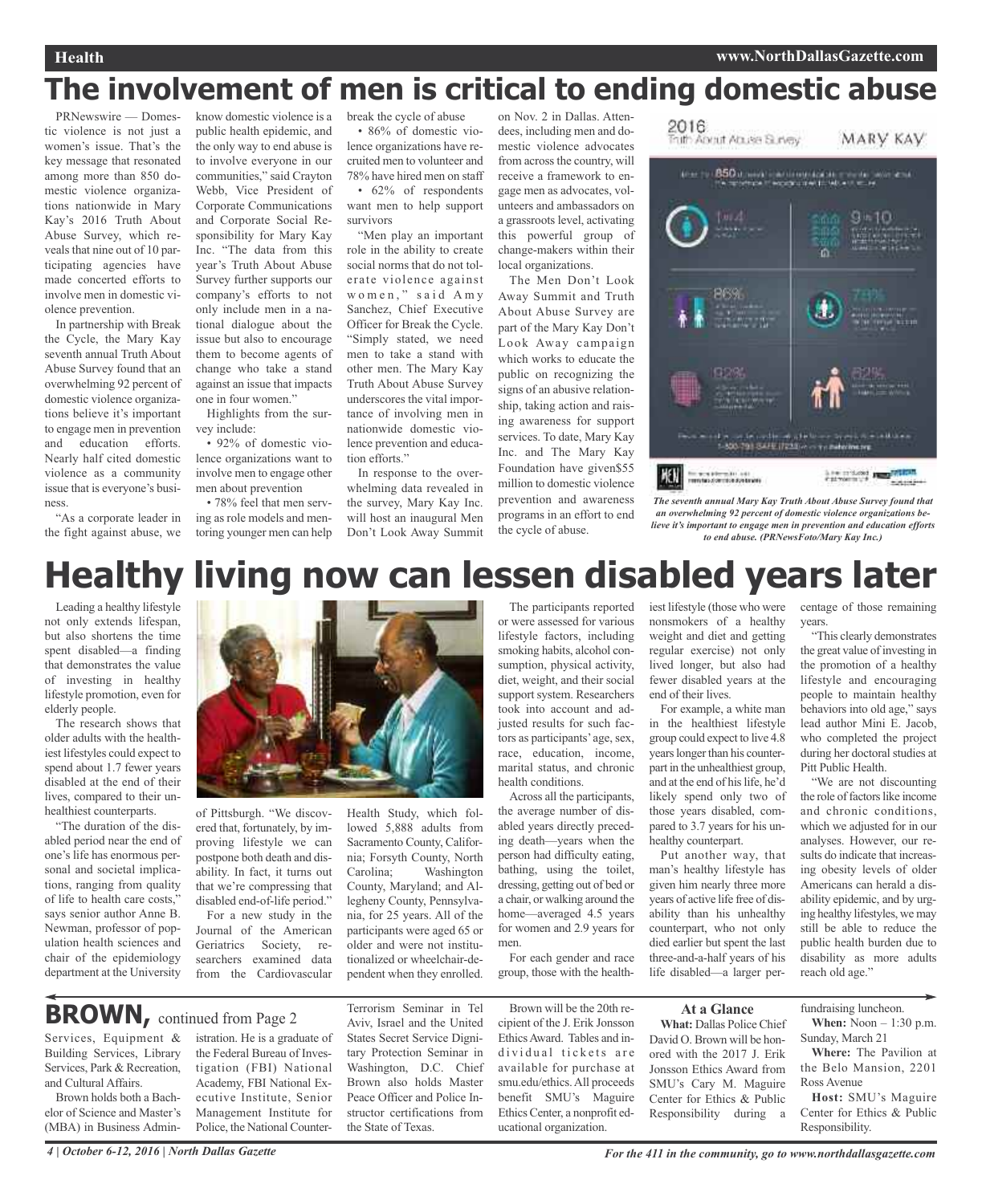# **DISD celebrates Joe May in dedication of new school**

Student performances and remarks by Dallas ISD and city officials, community leaders, and family members of the late Dallas ISD trustee José "Joe" May marked the Sept. 29 dedication of the school named in his honor. The celebration took place in the multipurpose room of the new Jose "Joe May Elementary School located in northwest Dallas at 9818 Brockbank Dr.

Welcoming guests to the district's newest school, Principal Israel Rivera expressed the excitement experienced by students and



*"Joe" May Elementary School. (Photo: Dallas ISD)*

around the 100,000-squareft. building that features 47 classrooms and serves students in grades pre-K through five. The new

staff learning their way building is the last of 14 new schools constructed with funds from the district's \$1.35 billion 2008 Bond Program.

District 8 Dallas ISD

## **ATTPAC,** continued from Page <sup>1</sup>

creased surcharge on tickets, could ease the financial burden.

"Each year it's up for review to make sure that everything is as being promised to us in terms of the banks and everybody else," said Deputy Mayor Pro Tem Erik Wilson. "So we're making sure everyone is doing what they're supposed to be doing. It's not a blank check or a blanket guarantee."

At the same meeting, Dallas City Councilmember Scott Griggs gave a stern rebuke of the manner in which he saw the bailout being pursued. Griggs complained of not having all the details in front of him, and that those final details should be available before even making a preliminary decision.

"We've got the seventh floor and the fourth floor slow-playing the council with a powerful outside interest," Griggs said. "So you're going to lock up the money in the budget on Wednesday (Sept. 21), then the rest of this is just basically smoke and mirrors. It's extremely disappointing."

Councilmember Jennifer S. Gates said had been "taken aback" when confronted with the bailout request, but that she saw it as being in the best interest of the city.

"These are city-owned buildings, and I want the city in control of the keys, and not the banks," Gates said. "And this is the first step to make that happen. I've been hearing from a lot of people in the City of Dallas, and they share those feelings and want to see this happen."

Some have criticized the bailout as being unfair to minority arts interests in Dallas. With respect to minority arts organizations, the increase in funding to the ATTPAC will come with accompanying increases to programs that are specifically targeted to minorities.

"If you have an increase to the Office of Cultural Affairs budget for contractual services and indirect support to, organizations whose mission is not culturally-specific – such as the ATTPAC – it shall be accompanied by corresponding percentage increases to the budget for services by, and indirect support to, culturally-specific and ethnic organizations," Scripps said, citing city policies. "Once we figured out that this would trigger that, we needed to find \$285,000 for the cultural and ethnically-specific organizations."

Furthermore, in the Sept. 21 meeting of the Dallas City Council, Griggs also successfully entered an amendment to provide for city support to smaller noncity-owned cultural arts organizations in Dallas. The motion passed, and \$400,000 will be set aside for use by four cultural arts

entities which meet the city's criteria. Those funds will be pulled from the OCA's maintenance budget.

At the same meeting, Councilmember Philip T. Kingston attempted to enter a motion to withdraw the \$1.5 million in support for the ATTPAC and divert it into street services. Mayor Rawlings refused to entertain the motion, and a call for hands to overturn the mayor's refusal failed. The council then voted to place the ATTPAC bailout in the next year's budget.

David Lozano, executive artistic director of the Cara Mia Theatre, a Hispanic performing arts organization, sought to get the city to consider a "Dallas Citywide Arts Impact Project" instead, and had launched a petition for this concept on Change.org.

"With our city-wide arts project, we were trying to create what we call 'Pop-up Cultural Centers' so that they would be a home base for community programming in these areas and that people could depend on it," Lozano said. "So right now, it's a conversation that's on the table with the OCA. (Scripps) seems to like the idea, but it just couldn't compete with the (ATTPAC) bailout."

He noted the \$285,000 increase for culturally-specific and ethnic arts programs was a move in the right direction, but with the bailout winning council support, he has returned full focus onto

Trustee Miguel Solis, who praising May for his work represents the northwest Dallas community where the school is located, welcomed the family members of the late Jose "Joe" May for whom the school is named and joined Dallas city officials Monica Alonzo and Adam Medrano in extolling the important contributions of the late Joe May who they praised as a tireless advocate for voting and civil rights.

Elected officials from the U.S. Senate to the Texas Legislature and Dallas City Council presented proclamations and resolutions

his theater group.

While the council has voted the bailout into the budget, the final terms of the agreement still require approval to go forward.Afinal draft of the agreement will be presented to the ACL committee on Oct. 17. If accepted, it will then go to vote by the full council on promoting voting and civil rights. Superintendent Michael Hinojosa shared personal stories of working alongside Joe May. He said May was a fearless warrior who fought for the rights of the less fortunate with courage, fortitude and wellresearched and convincing data.

In her remarks, Eliza May, sister of the school's namesake, thanked the community for honoring her brother's legacy and encouraged students to study hard and always remember with pride that they are Joe May Mavericks.

**Community News**

Student contributions included a show-stopping rendition of "El Mochila Azul," "The Blue Backpack," by two kindergarteners and the first performance of a new school song titled "Joe May Leading the Way," composed and led by music teacher Amanda Meyer.

The project team for the new school, built at a cost of \$20.8 million with the capacity to serve 824 students, included architect, CaCo Architecture, LLC, and general contractor, Ratcliff Constructors.

Oct. 26.

"I haven't seen the final draft yet," Wilson said. "I have to see that make sure nothing has changed between what is being said now, or if anything has changed.

"But anything we can do to increase the art exposure in the City of Dallas is a

great thing. Anytime we can begin to work with smaller arts organizations, to help them, I think is great. That way we can expose more communities to the arts that wouldn't normally have the level of exposure. And it helps in a way to decentralize and expand the arts programs of the City of Dallas."



**Please visit our website: www.edbellconstruction.com/careers Or email your resume to: careers@edbellconstruction.com**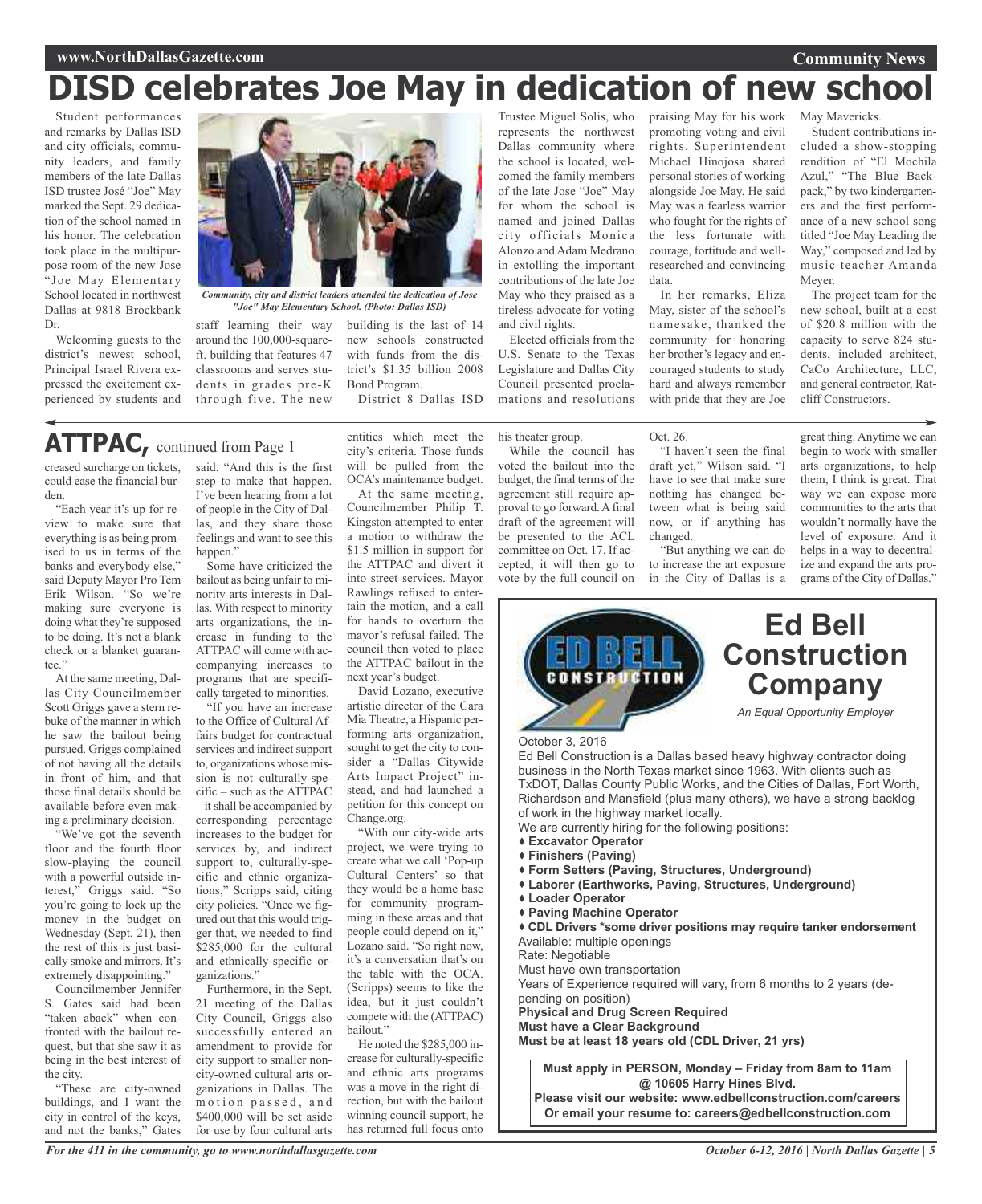## **College students try to dodge high textbook costs**

*openDemocracy / Flickr*

The sticker shock that comes when college students take a look at the latest textbook prices is leading to some creative and unusual remedies.

In California, a partnership between West Valley College and Second Harvest Food Bank lets students borrow textbooks in exchange for canned-food donations.

At Bluefield College in Virginia, students can pay one flat, discounted fee that allows them to receive all their required textbooks before classes start.

"It's no wonder that colleges and students need to



think outside the box when it comes to textbooks; they represent a staggering cost that just seems to get worse," says Chris Manns of the price comparison websites CheapestTextbooks.com and TextbookRentals.com. Both free services help students locate

the cheapest prices for millions of books.

One study by the Student Public Interest Research Groups showed that the cost for college textbooks has risen 73 percent over the last decade – more than four times the inflation rate.

"Sometimes the expenses aren't even necessary," Manns says. "For example, students might be required to buy a 'book bundle' with extra class materials that add to the cost. Often professors don't even use some items in those bundles."

Outside of a few innovative programs, such as that textbook-in-exchange-forfood-donation arrangement, the options for most students boil down to buying or renting.

"Renting might seem the obvious choice because of the price," Manns says. "But that's not always the case.

When you look a little deeper, you could find you'd be better off buying the book and selling it later."

He says a few factors to consider when weighing rent vs. buy include:

• How soon do you want the book? Do you prefer getting your textbooks well before class starts? Then buying might be the way to go. When you rent textbooks, you need to return the book before the due date. If you rent too soon the due date will arrive before the semester ends. Hang onto the book and you'll be charged a late fee. Most of the time, this

added cost isn't much, but it can add up if you're really late getting the textbook back to the merchant, Manns says.

• Do you like convenience? If so, then renting is probably the best option.You don't have to worry about reselling the textbook after the class ends. Simply print a shipping label and send it back to the merchant.

• Is the book all you need? Sometimes students need to have supplemental software that comes with the textbook. But most textbook-rental merchants don't offer the

See TEST, Page 7

# **Collin College dedicates new student center**

On Sept. 27, Collin College dedicated a new student center on its Central Park Campus in McKinney, one of several recent steps to enhance the student experience throughout the district. More than 220 students were in attendance for the dedication.

The multi-room center provides spaces for collaboration and relaxation, housing the new Student

Life offices near the main campus building's grand entrance, the student center offers a large vending and lounge area, a meetings and presentation area with television access, a video and

gaming area, a recreation area for table tennis and a pool table, a large outdoor patio with shaded furniture, meeting rooms which can be reserved for collaboration, a slightly larger "informal gatherings area" that does not need to be reserved, individual quiet zones and a technology bar for tech charging and personal recharging.

The center was developed

in the space formerly housing the campus's conference center.

The district opened a conference center at Central Park Campus in the fall of 2015.

# **PROTECT OUR LEGACY**

After the economy crashed, flarack Obama stood with us.

We've created over 15 million new jobs since 2010, expanded health care to 20 million<br>Americans, and detended our right to vote.

Barack Obama accumplished a lot, but more needs to be done so we can keep moving

he Sepublicans have lought Barack Oberna since Day One and have promised to destroy his lenger and move our country backwards

We've all fought too hard to let that happen.

The next president will either build on Barack Obama's legacy or tear it apart

On November 8th, vote for Democrats so we can keep this country moving forward

www.IWillVote.com

TAKE A STAND

**VOTE DEMOCRATIC** NOVEMBER 8<sup>1+</sup>

AND THE REPORT OF MAKING AND RESIDENCE AND A RELATED FOR A 24YO DAMAGE OF CASHING CONTROL.

*For the 411 in the community, go to www.northdallasgazette.com*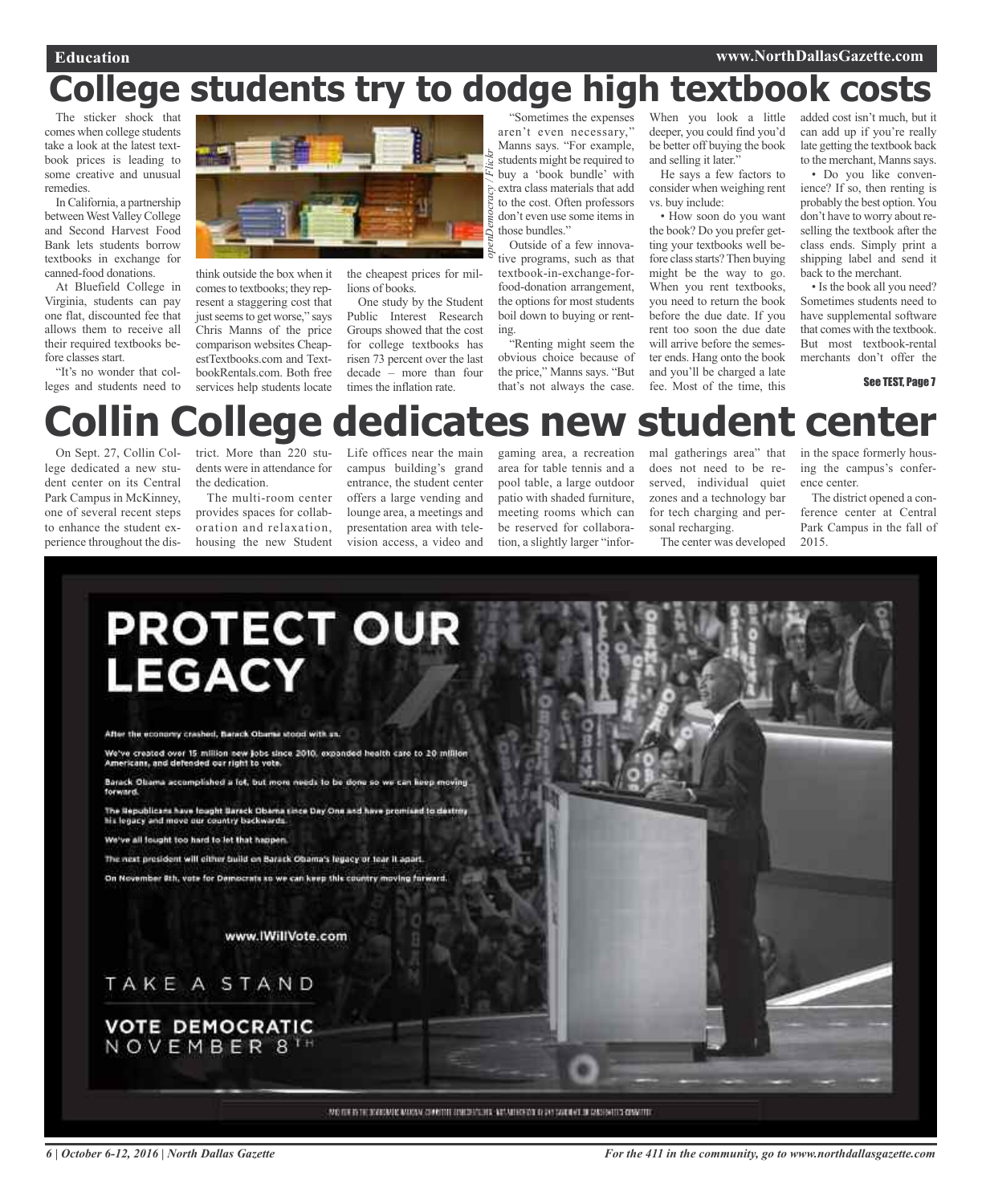#### **www.NorthDallasGazette.com Plano** / **Irving**

## **Fall Carnival series brings fun to Irving rec centers**

Children of all ages are invited to the Fall Carnival Series hosted by the Parks and Recreation Department. The fall carnivals will be held at various recreation centers throughout the city (see schedule below).

Tickets are 25 cents each

or five for \$1 at Northwest, Georgia Farrow, Lee and Senter. Mustang and Cimarron carnivals will sell wristbands for \$10 each, which allow for unlimited play at all games and activities. Activities, which vary by location, will include carnival

games, prizes, cakewalks, bounce houses and concessions. Call each recreation center for specific details.

• Oct. 21 – 6:30 to 8:30 p.m. Northwest Park Recreation Center, 2800 Cheyenne St., (972) 721-2529

• Oct. 21 – 6:30 to 8:30 p.m. Georgia Farrow Recre-

## **Downtown Plano designated Cultural District by the State of Texas**

The Texas Commisision on the Arts (TCA) recently announced the designation of seven new cultural districts, including the Downtown Plano Cultural District. Approved districts are special zones which harness the power of cultural resources to stimulate economic development and community revitalization by generating business, attracting tourists, stimulating cultural development and fostering civic pride.The outcomes of cultural districts extend beyond the arts and benefit all members of a community.

recognized as an official cultural district," said Michelle Hawkins, Arts, Culture & Heritage Manager, City of Plano. "Many people worked long and hard to create the activities and energy in Downtown Plano, and being recognized for it is such an honor. This tells us we're on the right track!"

There are 35 designated cultural districts in Texas approved by the TCA. Cultural districts create a hub of economic activity which contribute to the community being an appealing place to

"We are very excited to be live, visit and conduct business. A thriving cultural scene helps an area to prosper when consumers drawn to cultural attractions patronize other nearby businesses.This can result in the creation of new economic opportunities and jobs.

The establishment of a cultural district provides a focal point for celebrating and strengthening a community's cultural identity. Cultural districts highlight existing cultural amenities and work to recruit and establish new artists, cultural industries and organizations.

Collin College serves more than 53,000 credit and continuing education students annually and offers more than 100 degrees and certificates in a wide range of disciplines. The only public college in the county, The college operates the Collin Higher Education Center, which serves 3,300 additional students each year in partnership with The University of Texas at Dallas, Texas Woman's University, Texas A&M Commerce, Texas Tech and the Univer-

## **Event explores links between poverty, race, crime and law enforcement**

Collin College will hold a panel discussion on issues of poverty, race, crime and law enforcement from 6-8:30 p.m., Tuesday, Oct. 18 in the Preston Ridge Campus Conference Center, 9700 Wade Blvd. in Frisco. The public is welcome and encouraged to attend.

Join representatives of the academic community, law enforcement and community stakeholders in an interactive discussion of the issues of poverty, race and crime, and their dynamics in our communities. Topics will include criminology research,

theories of the study of race and incidents of police brutality, and advocates for resolution.

The event is sponsored by Collin College Interdisciplinary Committee on Poverty, Race and Crime.

"In light of recent local and national events, the committee felt it prudent to provide a safe environment for healthy dialogue on these issues," said Dr. Stephanie James, professor of criminology at Collin College and event host.

For more information, contact csce@collin.edu .

## **BOOKS,** continued from Page <sup>6</sup>

supplemental software when you rent a textbook, Manns says.

Right now, most students are between the typical bookbuying times. Their fall classes are already underway and they likely won't be buying textbooks for the spring semester until early January.

But Manns says it could be financially prudent to start planning now for how to get the best bargains.

"Many college students are already strapped for cash, counting out coins to pay for a meal or worrying about whether they'll have enough gas money to get home for a

holiday," Manns says. "They need to look for ways to save everywhere, and if they can get by without a textbook or at least with a cheaper version, then so much the better."

sity of North Texas.

Chris Manns is the managing director of the price-comparison websites Cheapest-Textbooks.com and TextbookRentals.com.

ation Center, 530 Davis Dr., (972) 721-2508 (972) 721-2519

• Oct.  $21 - 6$  to 9:30 p.m. Mustang Park Recreation Center, 2223 Kinwest Pkwy., (972) 556-1334

• Oct.  $28 - 6:30$  to 8:30 p.m. Lee Park Recreation Center, 3000 Pamela Dr.,

• Oct. 28 – 6:30 to 8:30 p.m. Cimarron Park Recre-

ation Center, 201 Red River Trail, (972) 910-0702 • Oct.  $28 - 6$  to 8:30 p.m. Senter Park Recreation Center, 901 S. Senter St. (972) 721-2641



INJURED IN AN ACCIDE Let Us Get You The Help & Money You Deserve

Auto Accidents 18 Wheeler Wrecks Slip & Fall (214) 749-0040 We Also Handle Criminal Defense & Wills and Probate

**Gina Smith & Associates** 2141749-0040

Free Paisonal Injury Consultation:



Where barbecus and voting facts are served daily.

#### **How must show approved** photo I'D at the polls.

### TEXAS-ISSUED

*<u>HANDERS</u>* DAIVER  $a = -$ LICENSE LIDENSE PERSONAL **BLECTION**  $R =$ CERTIFICATE ID CARD

 $US - 15 SUUD$ 



#### Unable to obtain one of these TDs?

FILL OUT A DECLARATION AT THE POLLS DESCRIBING A REASONABLE IMPEDIMENT OR DIFFICULTY TO OBTAINING IT, AND SHOW ONE OF THE FOLLOWING SUPPORTING BOCUMENTS.

- VALID VOTER REGISTRATION CARD
- CERTIFIED BIRTH CERTIFICATE (MUST BE AN UNIT INAL)
- · ORIGINAL OR COPY OF CONNENT UTOLITY BILL
- URIGINAL OR COPY OF BANK STATEMENT
- ORIGINAL OR COPY OF DOVERNMENT CHECK
- URIGINAL DE COPY OF PAYCHECK
- DRIGHAL OR COPY OF DUVERNMENT
- *DOCEMENT WITH YOUR HAME AND ADDRESS* **CEREINAL RETURNED IF IT CENTAINS A** PHOTOGRAPH)



 $\alpha$  from all allows a photon between a linear contract in  $\theta$  , where  $\alpha$  is a property of the form of  $\alpha$  , and  $\alpha$  , and  $\alpha$  , and  $\alpha$  , and  $\alpha$  , and  $\alpha$  , and  $\alpha$  , and  $\alpha$  , and  $\alpha$  , and  $\alpha$  , and  $\alpha$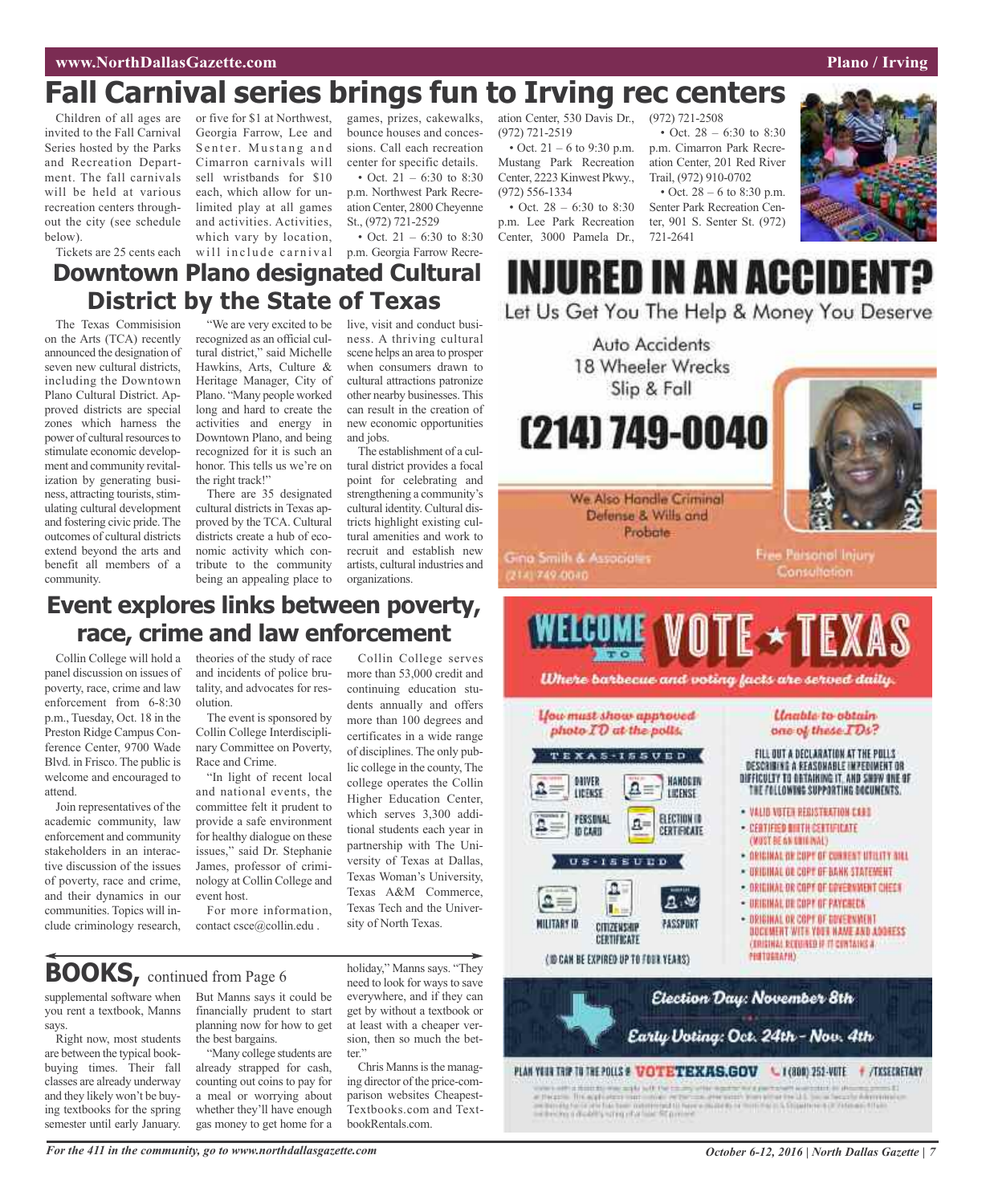#### **Community Briefs**

#### **GARLAND Fall Trash Bash**

Keep Garland Beautiful invites individuals, groups and organizations to help clean up the community! Register today for the annual Fall Trash Bash, scheduled to begin at 8:30 a.m. Saturday, Oct. 15, at the Granger Recreation Center Annex, 1310 W. Avenue F. New this year is an optional trash bag pledge drive to help fund upcoming litter campaigns. After the litter cleanup, return to the Granger Recreation Center Annex for a volunteer appreciation picnic at 11 a.m.

Those interested may register on-site on Oct. 15, or register in



advance by contacting KeepGarlandBeautiful@gmail.com.

### **McKINNEY**

**ISD hosts Holiday Bazaar** McKinney ISD is promising this year's one-stop shopping experience featuring over 100 vendors with arts and crafts, unique gifts, décor and collectibles for all seasons. The 2016 Holiday Bazaar will be held Saturday, Oct. 22 at McKinney High School from 9 a.m.  $-4$  p.m. Proceeds benefit McKinney ISD Partners in Education programs.

#### **LEWISVILLE 911 testing now available to residents**

Residents of Lewisville, and all of Denton County, have a new tool at their disposal should they need help in an emergency situation and are unable to speak or hear. The Denco Area 9-1-1 District now accommodates text-to-911, which allows residents and visitors to interact with public safety agencies via the text message feature of their wireless phone.

# **Texas Voters: Get the facts about Voter ID law**

By Carlos Cascos Texas Secretary of State

Voting helps determine the future of our cities, counties, state, and nation. As the Texas Secretary of State, I am the state's chief election officer charged with ensuring all eligible Texans know what they need to do to cast their ballots.

My office has undertaken a statewide voter education campaign engaging voters and working to ensure that all qualified voters in Texas understand what they need to bring to the polls in order to vote in ongoing and upcoming elections.

If a voter possesses a form of approved photo ID, the voter must use it to vote. Currently, there are seven forms of acceptable photo ID in Texas:

• Texas driver license issued by the Texas Department of Public Safety (DPS)

• Texas personal identification card issued by DPS

• Texas License to Carry a Handgun issued by DPS

• Texas Election Identification Certificate issued by DPS

• S. passport

• S. citizenship certificate containing the person's photograph

• S. military identification card containing the person's photograph

With the exception of the U.S. citizenship certificate, the approved photo ID must be current or have expired no more than four years before being presented for



voter qualification at the polling place. If the voter has continued access to their acceptable form of photo ID, but, for example, forgets to bring it to the polling place and/or leaves it, for example, at home or in their car, the voter still possesses the acceptable form of photo ID and must use it to vote.

If the voter does not possess and cannot reasonably obtain one of the seven forms of approved photo ID, the voter has additional options when casting their ballot in person. As provided by court order, if a voter does not possess and is not reasonably able to obtain one of the seven forms of approved photo ID, the voter may vote by (1) signing a declaration at the polls explaining why the voter is reasonably unable to obtain one of the seven forms of approved photo ID, and (2) providing one of various forms of supporting documentation.

A voter whose photo identification has been lost, stolen, suspended, revoked or expired more than four years does not possess one of the acceptable forms of photo ID, and, if the voter cannot reasonably obtain a replacement of the identification that was lost, stolen, suspended, revoked or expired or another form of acceptable photo ID, the voter is eligible to present a supporting form of identification, execute a Reasonable Impediment Declaration, and, assuming they otherwise qualify, vote a regular ballot.

Supporting documentation can be a certified birth certificate (must be an original), a valid voter registration certificate, a copy or original of one of the following: current utility bill, bank statement, government check, or paycheck, or other government

#### See VOTER, Page 16





**EACH FAMILY 4-PACK INCLUDES 4 GENERAL ADMISSION TICKETS AND 100 FOOD/RIDE COUPONS** 

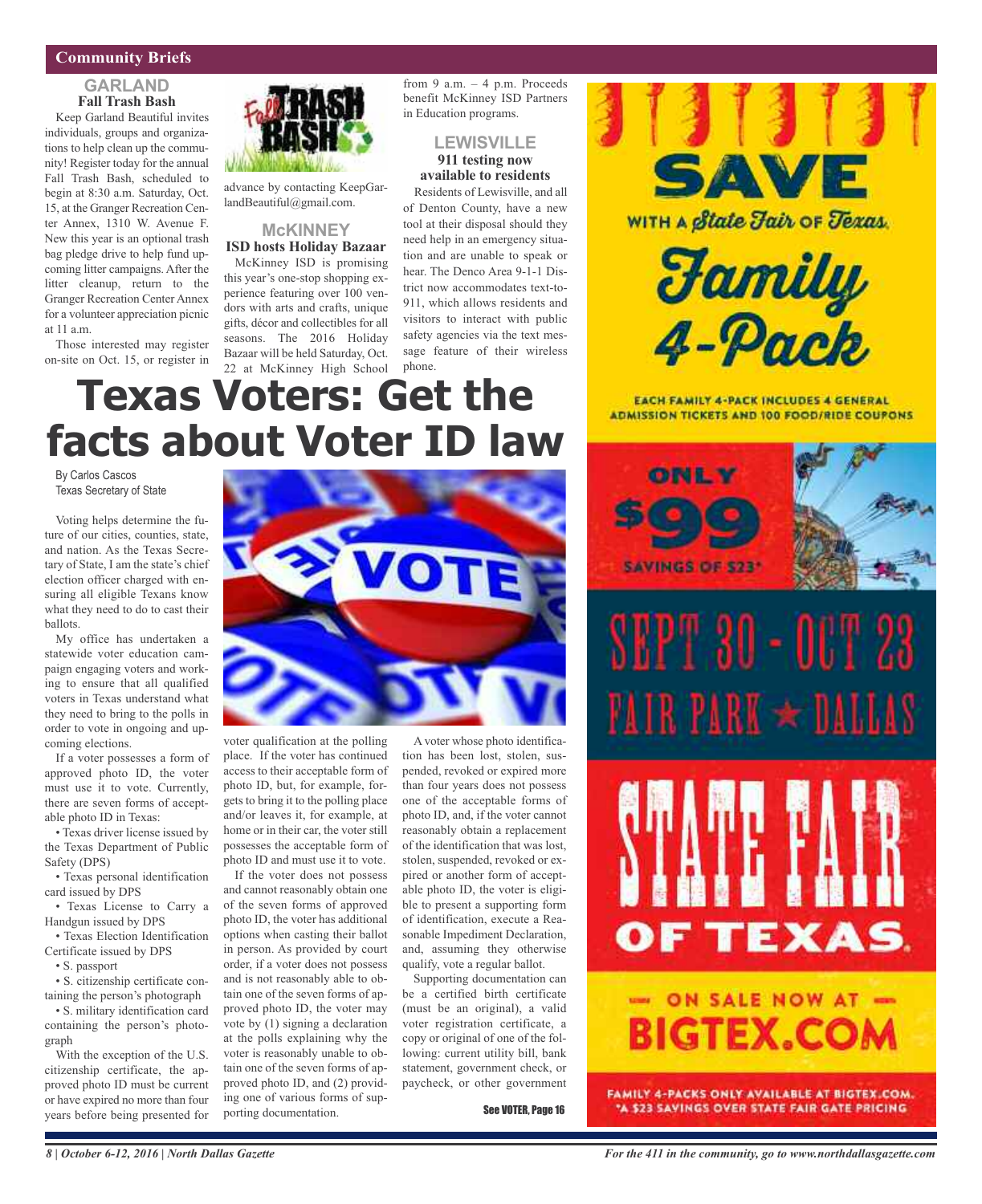## **The Birth of <sup>a</sup> Nation is a treasure unearthed**

By Dwight Brown NNPA Film Critic

Finally, a filmmaker unearths one of the biggest secrets in American history: slave revolts. It's a lesson rarely mentioned in history books, though it's common knowledge to anyone who has taken a Black History course. There are many facets of this movie that are groundbreaking, historic, monumental and unique.

In the evolution of the American film industry few films have ventured into the subject of slavery. Some have misleadingly romanticized the era (*Gone With the Wind*). Some have made fun of it and belittled its tragic consequences (*Django Unchained*). Some have eloquently captured the suffering (*12 Years a Slave*). Some have revealed rebellions from a White man's perspective (*Free State of Jones*). None have captured the spirit and emotion of the time, the courage and bravery of resistance and the calculated planning and execution of a rebellion from the viewpoint of African American culture. Until now.

Throughout the film, the script by Parker and Jean McGianni Celestin establishes and maintains a spiritual destiny that never wanes. There are moments that the Nat Turner they have created has Christlike, martyr-like attributes. How much of this is based on fact or is manufactured to produce a character that audiences will root for is up for debate. One thing for sure is that the real Nat Turner was a courageous man who gave his life for freedom, and the one onscreen takes over that mantle very well.

For a first-time filmmaker, Parker makes no huge gaffes. He finds and keeps a tone, pulls Oscarworthy performances from his cast and sets everything in motion in a thoroughly engaging manner that is



*Nate Parker directed, produced and stars in "The Birth of a Nation." (Fox Searchlight)*

sustained for 118 minutes. With the skill of directors with ten times his experience, he blends drama, psychodrama, romance, spirituality and action into a relentless, uncompromising classic.

By most epics'standards, this is concise storytelling (editor Steven Rosenblum) that is perfectly set in the 19th century (Jim Ferrell, set decorator; Geoffrey Kirkland, production designer). The characters wear clothes that looked lived in (Francine Jamison-Tanchuck, costume designer) and when they are injured their cuts and bruises look scarily real (Randi Owens Arroyo, makeup artist). And every element is captured by a very perceptive lens (Elliot Davis, cinematographer).

It is a miracle that Parker can write the script, produce the movie, direct the proceedings and still turn in what has to be one of the most difficult and emotionally complex performances of the year. His character evolves from jovial, young man, to preacher with guilt, to loving protective husband and father, to angry rebel seamlessly. Every feeling he exhibits seems authentic.

Parker's portrayal peaks in a pivotal scene when Cherry lies on a bed of white sheets, bludgeoned, and he assures her that

everything will be all right, even though life couldn't be worse. The two actors cry and hold each other in a way that creates an indelible moment. Before, and more now, the audience is waiting and ready for Turner to take matters into his own hands. And so is Cherry: "If the Lord has called you to fight, you fight for me. You fight for all of us."

Ensemble acting is rarely this flawless. Usually one actor overdoes it, or one is not up to snuff. Not here. Hammer as the friendly, then cold, Samuel makes you never question his motivation. Colman Domingo as Nat's cohort gives depth to his role in ways that deserve acclaim. Aunjanue Ellis as the mother and Esther Scott as the grandmother, are stoic. Penelope Ann Miller, through the character of Elizabeth Turner, aptly conveys a sense of nurturing, confusion, shock and fear. Villains come and villains go, but Jackie Earle Haley's interpretation of Raymond Cobb, a "paddy roller," a White man who monitored and enforced discipline upon Black slaves, is one of the most vile you will ever see.

A rebellion and a subsequent massacre happened in the backwoods of Southampton County, Va. on August 21, 1831. Those events foreshadowed the

Civil War. And now millions have the chance to learn a part of Black history that few know.

It is so fitting that the brilliant Nate Parker has called his great opus "The Birth of a Nation." If there is justice in this world and the afterlife, D.W. Griffith, the racist director of the 1915 propaganda film of the same title, is turning over in his grave.

This is a story that had to be told. And must be retold again and again.

*Dwight Brown is a film critic and travel writer. As a film critic, he regularly attends international film festivals including Cannes, Sundance, Toronto and the American Black Film Festival. Read more movie reviews by Dwight Brown here and at DwightBrown-Ink.com.*



## **North Dallas Gazette** The most popular source for entertainment events!

North Dallas Guzette is the fustest growing destination for DFW events, with more than 45,000 monthly entine readership, 10,000 weekly newypaper circulation, and 10.000 weekly aewsletter readership! Partner with North Dailas Gazette, and let us get the word out about your upcoming event!



**OCTOBER 29, 2016** 11:00AM-2:00PM **BRUNCH &SILENT AUCTION GENERAL ADMISSION: \$20.00** 

**Launch Brunch** 

Purchase in person or at www.cadap.yapsody.com

All Proceeds will go to



*Do you have an upcoming event? Contact NDG Entertainment at jbrewer@northdallasgazette.com*

*October 6-12, 2016 | North Dallas Gazette | 9*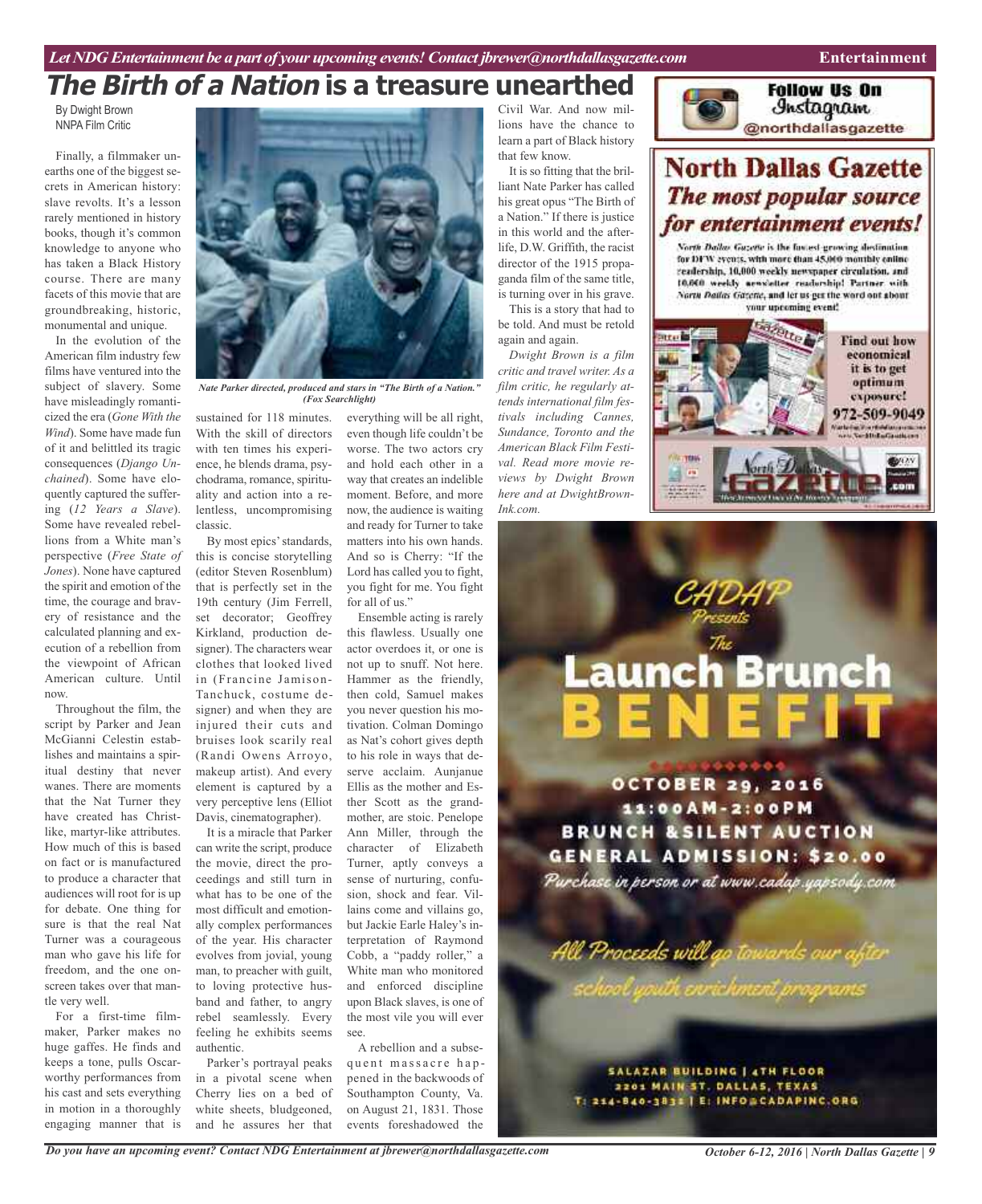Entertainment Too! *Let NDG Entertainment be a part of your upcoming events! Contact jbrewer@northdallasgazette.com* 

## **Art Centre Theatre presents The Rocky Horror Show**

For the eighth year in a row Art Centre Theatre will make you shiver with antici.....pation. When a healthy couple leaves denton one night a flat tire leads them on an exciting adventure the likes of which they can not control. The cult classic is brought to life in a live rendition of this tantalizing story. A young and sexy cast. Beautiful and intricate sets. Rockin' vocals

that will blow you out of your seats. Join us for an Rrated adventure, prop bags available for purchase at the door.

The Rocky Horror Show opens at 10:30pm on Friday October 21st 2016 and runs every Friday and Saturday at 10:30pm until Saturday November 5th 2016. Tickets can be purchased online at www.artcentretheatre.com or at the door. For a complete schedule and full details visit artcentretheatre.com. TheArt Centre Theatre is located at 5220 Village Creek Drive, Plano, 75093. For press passes, please contact Jamey Jamison @ capys@aol.com.

The Art Centre Theatre strives to offer a full range of professional theatre. Selected works will include classic, contemporary and new plays that audiences

the ultimate destination for all things auto. Ideal for fairgoers looking to purchase a new car, or simply learn more about today's available options, the Auto Show is full of experts from each of the manufacturing companies, ready to help you with any questions you

Catch all the automotive fun on Oct. 7 from 10 a.m. until 10 p.m. in the Automobile & Centennial Build-

• Tour the natural beauty and abundant resources found around the lone-star state through the "I Spy Texas" interactive exhibit located in the Science Museum. Guided by road-trip style games, fairgoers will experience the different natural resources and economies found in each re-

The exhibit opens Oct. 7 and runs from 10 a.m. until 10 p.m. in the Science Place

may have.

ings.

fion of Texas.

will find entertaining as well as thought provoking. Involvement from the community will cross all demographic lines to include educational programs and community service projects.

The theatre is located at 5220 Village Creek Dr. Plano, Texas 75093 – 214- 810-3228. For further information, please visit our website www.artcentretheatre.com



*Rocky and Frank are two of the characters presented in this stage adaptation of the cult film classic.*

### **Texas/OU academic pep rally planned for Dade MS**

Representative Eric Johnson has teamed up with the Dallas Independent School District, the University of Texas at Austin, and two-time "Academic All Big 12" Oklahoma University former football player Dane Zaslaw to host a TX/OUthemed academic pep rally at Billy Earl Dade Middle School on Friday, Oct. 7, 2016.

Dallas ISD Trustee Bernadette Nutall, Rep. Johnson, and Zaslaw will all speak to the students and motivate them to focus on their academic careers and aim for matriculation at the college of their choice.

There will be a special guest appearance by the University of Texas at Austin's cheerleaders, who will perform with the Dade Middle School cheerleaders and band. Students have been encouraged to don either UT or OU school colors that day in order to get into the spirit of TX/OU weekend.

The rally will begin at 9:30 a.m. Dade M.S. is located at 2727 Al Lipscomb Way in Dallas. For more information, contact Mary at 682-559-4062 or mary.elbanna@gmail.com.

The State Fair of Texas is upon us and the annual event hosts a plethra of family-friendly attractions, shows and activities in Dallas' historic Fair Park. While planning your day at the State Fair, here are some attractions to keep in mind when filling out your itinerary. **Not-to-miss attractions at the 2016 State Fair**

• Amidst the blue ribbonwinning contest entries displayed throughout the Creative Arts building lies an equally unique creation  $$ the State Fair butter sculpture. The talented Ken Robison will take hold of the 2016 butter sculpture project based on this year's theme "Celebrating Texas Agriculture." The sculpture, made from several thousand pounds of butter, is set to portray last year's award winning Charolais breed steer sold at the auction.

Catch this event starting on Oct. 7 from 10 a.m. until 10 p.m. in the Creative Arts Building.

• The Texas State Fair hosts the largest new car auto show in the Southwest, showcasing approximately 400 of the latest models from the world's leading manufacturers. Bring your family and check out the hottest new rides, while also enjoying fun interactives and live entertainment. Whether you're a diehard car fanatic or you just like to look around at the latest new models, this show is



*The State Fair of Texas features the largest new car showcase in the Southwest region (Photo: Texas State Fair)*

at Fair Park.

• The State Fair of Texas sets itself apart from other venues of its kind by housing a wine garden that features only Texas wines. The Wine Garden, located on

Nimitz Drive across from the Creative Arts Building, features three different wineries each day and offers guests the choice of buying a small taste, glass or bottle of wine.

The State Fair Wine Garden opens on Oct. 7 and runs from 10 a.m. until 10 p.m.

• The child-friendly design of the recently-renovated Children's Aquarium offers interactive exhibits for hands-on exploration including a coastal touch pool filled with horseshoe crabs, hermit crabs, lobsters and more.

The outdoor pavilion features Stingray Bay, where guests can feed and interact with cownose rays. Daily feeding demos vary between sharks, piranhas, sea turtles, American alligators, alligator snapping turtles and moray eels. In addition, visitors can feed cownose stingrays daily. Zebra sharks, nurse sharks, a blue-eyed sea turtle and other coastal creatures swim nearby in a larger pool.

The Children's Aquarium opens Oct. 7 and runs from 10 a.m. until 6:30 p.m.

The State Fair of Texas runs until Oct. 23 with gates opening at 7 a.m. and the midway staying open until 10 p.m..

**STATE FAIR** TEXPE SEPT. 30 - OCT. 23, 2016 **FAIR PARK DALLAS** North Dallas Gazette readers can WIN tickets to the State Fair by checking in with us on Facebook and Instagram!



*NDG Entertainment Ticket Giveaway!!! Follow North Dallas Gazette on Facebook, Twitter and Instagram to keep up on all the latest!!!*

*10 | October 6-12, 2016 | North Dallas Gazette*

*Do you have an upcoming event? Contact NDG Entertainment at jbrewer@northdallasgazette.com*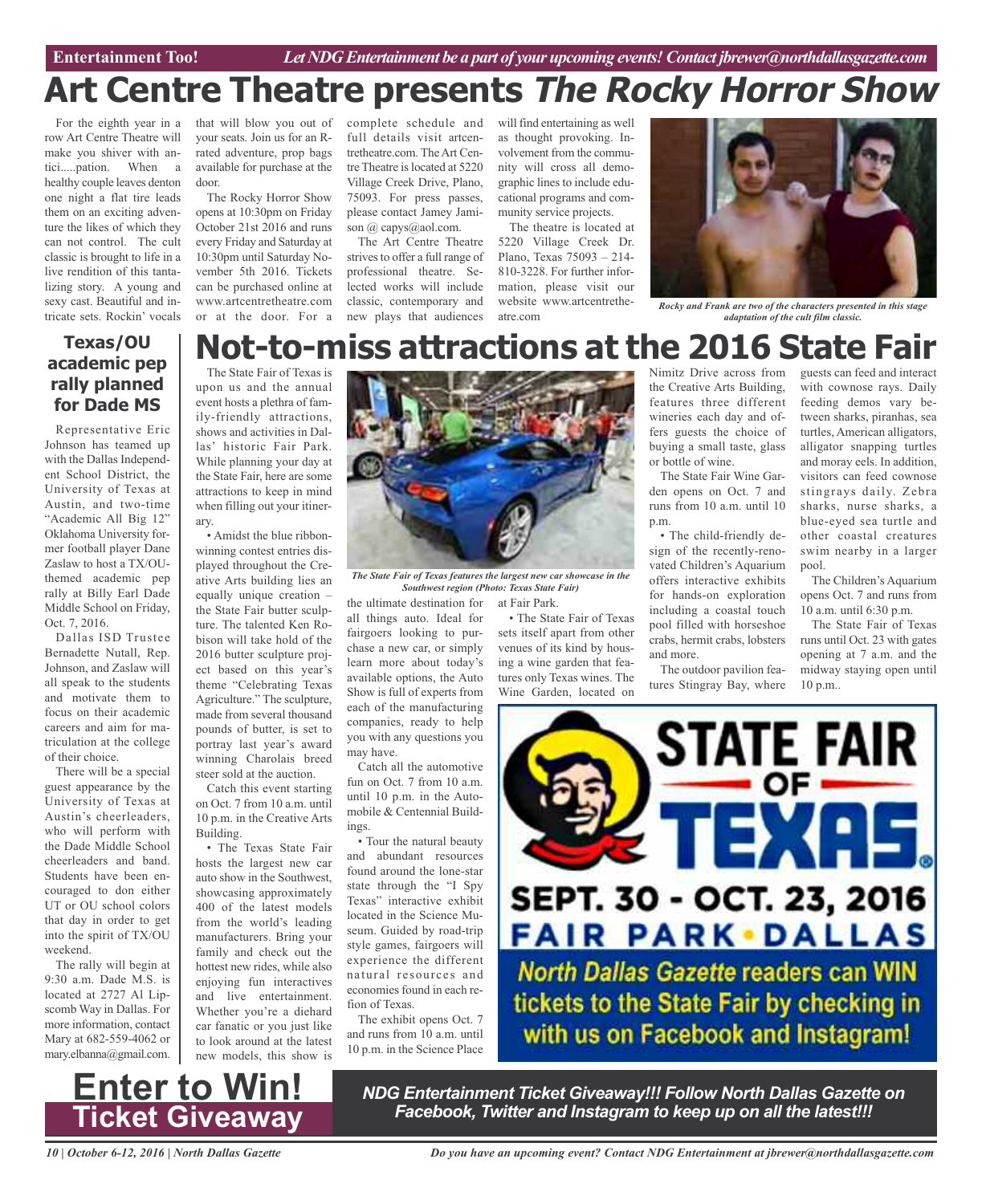#### **Marketplace**

## **DFW's costly labor shortage threatens area's competitive advantage**

A lack of workers continues to delay the delivery of new construction and increase costs. In a recent survey, 70 percent of Dallas BA builder members reported that the labor shortage has added more than \$4,000 per home in the form of increased costs and delays. Builders simply cannot keep up with the housing demands of more than 100,000 new jobs coming to the Metroplex. Material prices are increasing as well, 80 percent of builders surveyed reported that price increases for concrete have had a significant impact on their business. Overall, Dallas-Fort

Worth home prices are hitting record highs. Overall prices are about 40% more than what they were a few years ago, but are still competitive nationally to the point where companies and workers are flocking to the area for its low cost of living.

"I'm worried that the MetroPlex is in danger of losing the affordability advantages that have been a major factor for our prosperity," said Dallas BA Executive Officer Phil Crone. "Low supply and high demand for labor, combined with increasing local regulations, are the reasons why prices are at record highs. If

we keep acquiring the attributes of markets people are fleeing, our area will lose the competitive advantage that has made it the nation's top housing market."

The labor market has yet to recover following the recession that drove nearly 30% of construction workers into new fields. The workforce that remains, especially for skilled labor, is aging, and thousands are expected to retire in the next 10 years. The average age of a carpenter is 49; the average age of a plumber is 56. Additionally, the number of people entering the trades and apprenticeship programs is not keeping up with the

demand. Half the builders surveyed by the Dallas BA in September reported that the labor shortage has added two months or more to their construction timelines.

One builder commented, "Labor costs have more than doubled for me in the last 18-24 months. The time delay alone is costing me more than \$4,000 per home including interest carry and taxes." Another builder opined, "I still get workers, but instead of 12 guys on a framing crew, I get four. I need six trim carpenters, but I'm lucky to get two. They work hard, but it is impossible for them to finish on time.'

who would like more information on this program should visit the Skills for Small Business webpage for Training Providers or contact a local Workforce Solu-

tions office.

Despite these headwinds, total residential building permit activity has increased 20% year-over-year to an annualized rate of 53,647 units in July. Single-family building permit issuance increased 8.5% to 28,643 units

while multifamily issuance increased 36.5% to 25,013 units. August had a record high for sales, with about 10,860 existing homes sold, according to data from North Texas Real Estate Information systems.



### **\$2 million available to support small business training**

AUSTIN – The Texas Workforce Commission (TWC) Skills for Small Business program has announced \$2 million in funding to support collaborations between Workforce Solutions partners and small businesses. Businesses with fewer than 100 employees can apply to TWC for training offered by a local community or technical college, or the Texas Engineering Extension Service (TEEX).

"TWC is proud to support the continued innovation and growth of the small businesses that form the backbone of our state economy through the Skills for Small Business program," said TWC Chairman Andres Alcantar. "Through Skills for Small Business, Texas employers can use the valuable, customized training offered through our community and technical college partners to quickly equip their workers with the skills needed to succeed."

Small businesses interested in training for their employees may be eligible to receive up to \$1,800 to train new workers and up to \$900 to train existing workers. The Skills for Small Business program provides state-funded training to businesses to meet their business needs, with an emphasis on training new workers or upgrading skills of incumbent workers.

"There are approximately 470,000 small businesses in Texas and they employ nearly half of the state's private workforce," said TWC Commissioner Representing Employers Ruth R. Hughs. "The Skills for Small Business program requires a simple application process and provides additional education and designated training opportunities needed for today's employers."

Since the program's inception in 2010, Skills for Small Business has awarded \$5.7 million in grants to meet the training needs of small businesses.

"Workers employed by small businesses play a key role in the success of the state," said TWC Commissioner Representing Labor Julian Alvarez. "This program will help increase access to necessary training for new and incumbent employees and ultimately help connect our labor force to employment in one of Texas' many small businesses."

Employers seeking more information about the Skills for Small Business program, including applications and information about how to apply may visit the TWC Skills for Small Business for Employees web page.

Community Colleges



### **We buy 1998-2006 Models**

- *• Must be in good running condition*
- *• Title must be free from liens*
- *• Easy steps to follow, hassle free selling processing. No ad posting, no games with dealership sales.*

*• Quick transaction, you get your cash fast. We pay you on the spot.*

**Call today for appointment at your location 1-972-432-5219 Leave message if no answer, someone will get back to you.**



972-509-9058 Call: 972-432-5219 (Leave Message)

**Email** inquiries1909@gmail.com

A TICKETSURANCE MEMBERSH P PLAN SUBSIDIZES THE COST OF FEES AND FINES RESULTING FROM AN ACCIDENTAL INFRACTION OF YOUR LOCAL OR STATE LAW

A TICKETSURANCE **PLAN CAN PROTECT** YOUR BUDGET FROM **UNEXPECTED, COVERED SITUATIONS** LIKE:



nen Ostleterer Oferhetentromene Oktoportuurren mik invisionische Frenchen verworen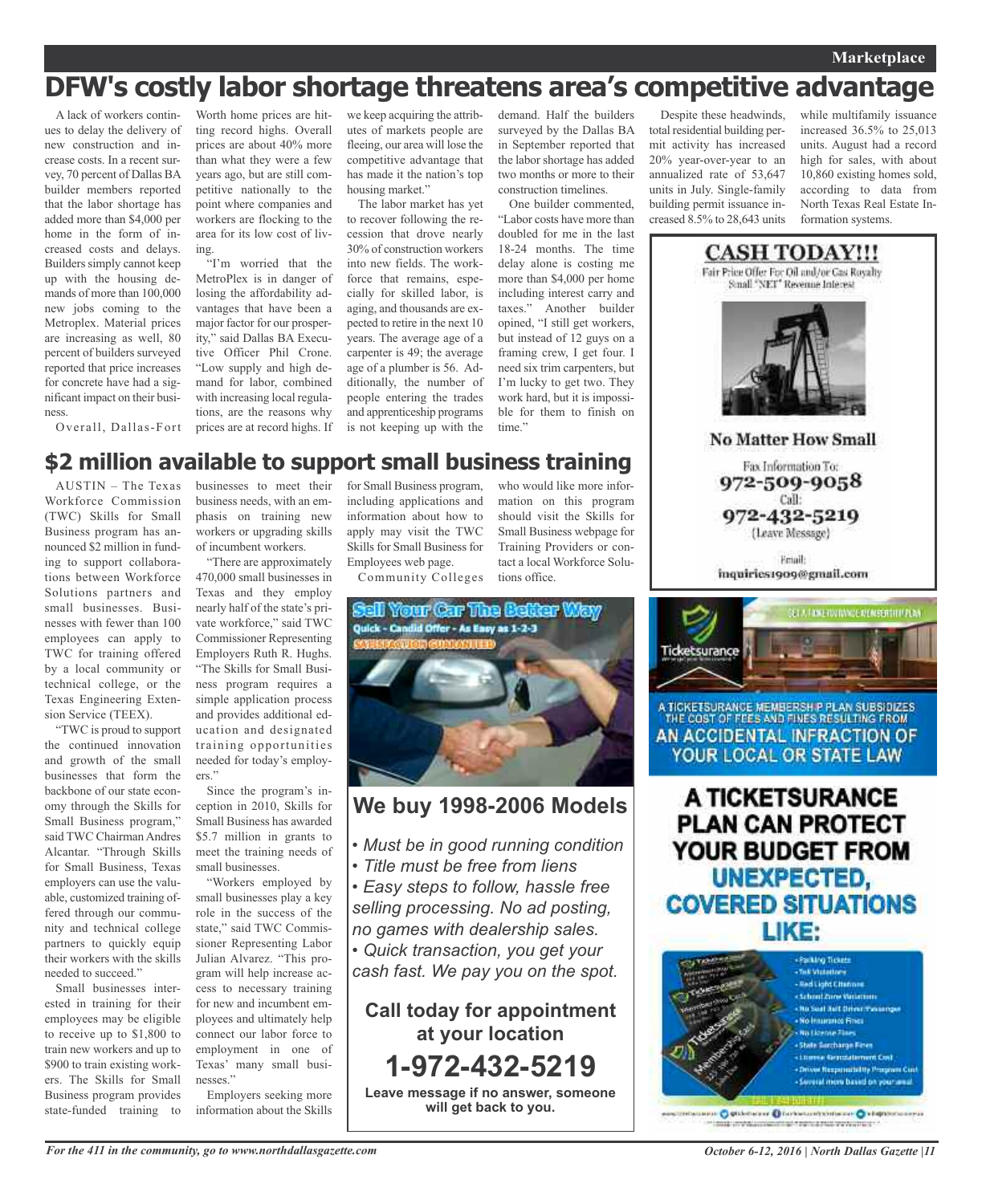## **DCCCD students gear up for careers in automotive technology**

Summer Miller already knows a lot about cars.

As a service technician for a Ford dealership, Miller wants to master her knowledge about cars with an associate degree in automotive technology from Brookhaven College, where she is a second-year student. "I love cars. In class, we're going through transmissions and how they break down," she said.

Miller learned the basics of auto mechanics on her family's farm in Decatur. Whenever anything broke down, no one looked for a mechanic. "It was easier to fix things in a carport than to haul it to town. And it was cheaper too," said Miller, who is 21.

Her experience at

population diversity in the United States continues to grow and expand, the casual rhetorical utterances about the demands for "diversity and inclusion" in corporate America oftentimes have not produced desired results, especially for Black Americans, with respect to economic advancement, parity, equity and equality. Updated research and information about these issues within the automotive industry, today, reveal serious contradictions as well as equity inconsistencies in the face of increased auto purchases by Blacks

**AUTO,** continued from Page <sup>3</sup>

across the nation.

and equality.

Americans.

Although, the auto industry has experienced record sales over the past few years, the industry's investment in advertising and marketing with African Americanowned media companies, ensuring that African American-owned dealerships, and African Americans in the corporate executive suites and board rooms all are lacking the evidence of inclusion

The recovery of the auto industry in America has not produced an equitable economic recovery for African

Jackson, the founder and president of the Rainbow PUSH Coalition, stated that,

Brookhaven is another level of training that's providing enhanced skills. "This is my third semester. I'm paying my own tuition and will come out fully certified in every aspect that Ford has training for," Miller said. "I've got seven certificates from Ford. I'm trying to shore up my credentials. Here, they help us apply what we've learned."

Sometimes customers express surprise at her age and gender. But Miller quickly reassures them that she knows what she's doing.

"At first, they're shocked to see a girl. but then they're happy because they realize (automotive technology) is not just for guys. They ask me questions and I answer them. Then they

ask what got me into this (field) and I tell them that I love working on cars. That seems to help," she explained.

A combination of the hands-on training at both Brookhaven and Ford puts her on the path to become a well-rounded technician who could one day manage a dealership, said Shane Baxter, one of Miller's instructors at Brookhaven.

**A career with traction**

Matthew Lane, a secondyear student at Brookhaven, said cars were always a hobby for him. The laboratory and lectures at Brookhaven are an asset to his work at a Chevrolet dealership. "By the time I was a sophomore in high school, I thought I could

cent during the past 10 years.

African American dealerships decreased since 2005 from 75 to 265 today. Ownership of Black businesses is an indicator of the economic vitality of the Black American community.The National Association of Minority Automobile Dealers reported that of the more than 19,000 car dealers in the United States, African Americans

turn this into a career, and it's been awesome ever since," said Lane, an entrylevel worker. Brookhaven, he said,

gives him a leg up as he pursues his dream of becoming a full-time electrical technician. "This is a game changer with specialized classes for whatever you want to learn. It could be engines or transmissions or brakes," he added.

Brookhaven instructors stress the importance of learning to juggle multiple assignments.

"They learn how to inspect a car, change air filters and oil and fuel filters, but integrity is one of the most important things you can learn," Baxter said. "We're trying to produce an honest

spect us.

According to research by Polk IHS, African Americans are the most loyal buyers with 51 percent returning to the brands they choose. African American new vehicle volume growth is nearly double overall industry growth (9.4 percent versus 5 percent).

Noted research scholar, Damon Autry, presented a scholarly paper at the auto summit entitled, "The Swinging Pendulum of Diversity." Autry concluded, "Diversity counterbalances the decades of White-dominated thought that, history shows, has ignored and/or marginalizedAfricanAmericans and all people of color in the workplace. One can surmise that those in power, in one breath, tout the importance of diversity in corporate America, yet in the other dismiss it out of hand while going through the obligatory steps as a sign of compliance—all for the sake of expedience."

Thus in 2016, we are not begging for charity from corporate America. We are demanding equity. To the automotive industry in particular and to all those industries that benefit and profit from the \$1.3 trillion annual spending of Black America, we say, "Treat us fair. Treat us just. Treat us with respect. We demand equality."

level of technicians because people do not trust mechanics. They don't want to spend the money, and Texas doesn't regulate technicians – so integrity and honesty become very important."

Baxter also is a graduate of Brookhaven's automotive program. Recently, he taught class with no air conditioning – a scenario that mimics what some mechanics deal with every day: intense September heat.

"Welcome to life," Baxter said. "To do this without air conditioning is what happens in a lot of shops. They work outdoors, so this is part of the training."

DCCCD students work on cars that have been donated to the schools.

Three DCCCD colleges

Dr. Benjamin F. Chavis, Jr. is the President and CEO of the National Newspaper Publishers Association (NNPA) and can be reached for national advertisement sales

offer auto tech programs, cultivate corporate partnerships

Preventative maintenance, diesel and heavy equipment are good career bets, and they are courses that typically broaden the knowledge of current technicians, although the auto tech program attracts students with various skills. Certificates are offered as part of factory-sponsored training from various car companies that have collaborated with DCCCD through Brookhaven, Eastfield and Cedar Valley colleges.

In addition to car repair, courses are offered in auto body technology for people

#### See GEAR, Page 16

and partnership proposals at: dr.bchavis@nnpa.org; and for lectures and other professional consultations at: http://drbenjaminfchavisjr.wi x.com/drbfc.



Pyramid Network Services proposes to build a 90-foot Monopole Communications Tower at the approx. vicinity of 7200 S RL Thornton Freeway, Dallas, Dallas County, TX 75232. Public comments regarding potential effects from this site on historic properties may be submitted within 30 days from the date of this publication to: Trileaf Corp, Andrew, a.bray@trileaf.com, 2550 S I-35, Suite 200, Austin, TX 78704.

## **TISEO PAVING COMPANY**

419 E. Hwy. 80, Mesquite, TX 75150 Tel: (972) 289-0723 Fax (972) 216-5637 www.tiseopaving.com

Performing Concrete Street Paving in the Metroplex Area We Accept Subcontracting Bids For All Public Works Projects in the Dallas Area. We Are Accepting Applications for Concrete Mixer Drivers and Heavy Equip-

ment Mechanics

**Equal Opportunity Employer** 

"African Americans are the only group not recovered from the recovery. While there's an increasing respect for African American customers and companies, respect without economic parity is as the Bible says, '…a noisy gong or clanging cymbal,' we must demand our

fair share, so that we can fully

**The following 2016 African American Auto Dealer Landscape Report was issued at the Rainbow PUSH auto summit:**

|     | <b>Brand</b>         | <b>Total Dealers</b> | <b>African American Dealers</b> |
|-----|----------------------|----------------------|---------------------------------|
| 1.  | BMW                  | 365                  |                                 |
| 2.  | <b>Fiat Chrysler</b> | 2,385                | 27                              |
| 3.  | Ford                 | 3,238                | 63                              |
| 4.  | GM                   | 4,245                | 49                              |
| 5.  | Honda                | 1,042                | 8                               |
| 6.  | Hyundai              | 827                  | 12                              |
| 7.  | Jaguar               | 147                  | $\left( \right)$                |
| 8.  | Kia                  | 770                  | 7                               |
| 9.  | Mazda                | 640                  | 3                               |
| 10. | Mercedes             | 376                  | 7                               |
| 11. | Nissan               | 1,077                | 21                              |
| 12. | Toyota               | 1,245                | 14                              |
| 13. | Volkswagen           | 653                  | 8                               |
|     |                      |                      |                                 |

participate … It's time to move from diversity to equality."

Recent studies show that Black America's auto purchases contribute more than \$35 billion to annual automaker revenue. Despite this fact, Black American dealers have declined 65 peronly currently make up 1.4 percent of auto dealers.

We cannot afford to keep spending with companies that do not respect us with economic equality. We should do business with those who do business with us. We should support and respect those who support and re-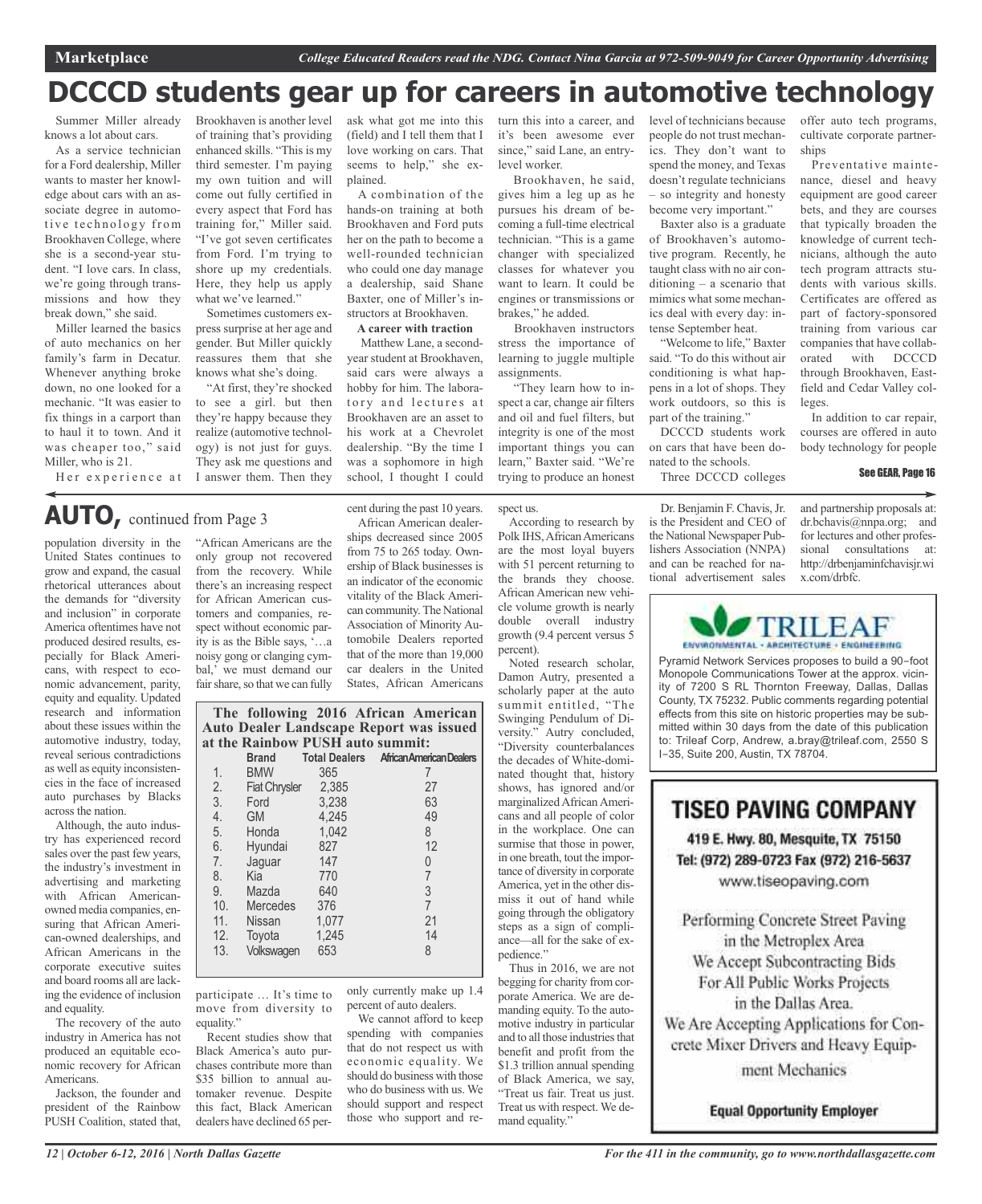#### *On a quest for qualified candidates? Contact Nina Garcia at 972-509-9049* **Career Opportunity**

## **Free legal clinic and job fair in October**

Verna's  $H E I.P$ Foundation and the CAW CLARK LEGAL Clinic, with Co Sponsors – Dallas URBAN HEALTH and VERNA'S VENTURE'S LLC, is inviting the Dallas Metro Community to a free Diversified Legal Clinic and Job Fair- Oct 15 and 17, at the Good Street Baptist Church, 3110 Bonnie.

The upcoming October event- The Legal Clinic and Job Fair, is a two day event. Saturday, Oct. 15, the Legal Clinic, attendees will be able to discuss, one on one with Probate, Tax, and Criminal Attorneys, Judges, Dallas County D. A. Attorneys, Dallas County Probation Consultants and other legal profes-

sionals, to assist with any or all questions about their legal concerns. Private conference rooms will be available for each concern.

At this legal clinic Dallas Veterans Affairs will have consultants to assist many veterans about benefits and the HUD-VASH PRO-GRAM (A HUD Housing program) and to discuss information to veterans that need help with housing.

The annual Job Fair Monday Oct. 17, 8:a.m to 5:p.m., will host numerous employers/agencies to promote and recruit for job opportunities. We are inviting many Dallas' Business Owners, Manufacturers, Hospitals, and Retailers to help sponsor this job fair,

with intentions of each employer to interview and hire eligible participants on that day.

This event we are inviting all races of people, those with many years of professional, clerical and warehouse experience. Also people with moderate, criminal offenses – felonies, misdemeanors, and infractions. We ask that the employers would consider interviewing and/or hiring on that day.

We're encouraging employers to consider "The Work Opportunity Tax Credit" (WOTC) is a Federal tax credit available to employers who hire individuals from eligible target groups with significant bar-

riers to employment. Each year, employers claim over \$1 billion in tax credits under the WOTC program. The success and growth of this income tax credit for business is beneficial for all who participate, while increasing America's economic growth and productivity.

WOTC reduces an employer's cost of doing business, requires little paperwork, and applying for WOTC is simple.

WOTC can reduce an employer's federal income tax liability by as much as \$9,600 per employee hired. • There is no limit on the number of individuals an employer can hire to qualify to claim the tax credit.

**DO YOU WANT AN EXCITING AND REWARDING CAREER?**

**Attention Suppliers of Goods, Services and Construction Review Competitive Opportunities at https://garlandtx.ionwave.net www.garlandpurchasing.com 972-205-2415**

GARLAND

**PURSUE A CAREER AS A POLICE OFFICER OR FIREFIGHTER!**

• Competitive wages<br>• Array of benefits<br>• Education incentive pay<br>• ...and more

REGISTER ONLINE TO TAKE THE CITY OF IRVING'S NEXT CIVIL SERVICE ENTRANCE EXAM

#### *www.cityofirving.org*

*The City of Irving does not discriminate on the basis of race, sex, religion, age or disability in employment or the provision of services.*

**Statewide African American Press\Association is seeking a statewide sales representative.**

The Texas Publishers Association is seeking a statewide sales representative to



represent the overall sales objective for the organization. Individual must have a proven sales track record with local and regional sales strategies.

Also the individual must be:

- A self-starter
- Have excellent written and verbal communication skills
- A visionary
- Professional

• Have excellent organizational skills Previous advertising agency and direct sales experience a plus. Position is commission based.

Serious inquiries only. **Please email resume to inquiries1909@gmail.com or leave a message for the position at 972-432-5219.**

## **TWC announces Texas HireAbility Campaign**

AUSTIN – The Texas Workforce Commission (TWC) has partnered with the Texas Governor's Committee on People with Disabilities and Texas Workforce Solutions to launch the Texas HireAbility campaign to raise awareness about the benefits of hiring people with disabilities. The campaign is launched in conjunction with National Disability Employment Awareness Month to highlight the contributions of people with disabilities in the workforce. Governor Greg Abbott has issued a proclamation for Disability Employment Awareness Month in Texas. The Texas Hire-Ability campaign will feature statewide events and resources for employers and job-seekers with disabilities.

"We are proud to kick off the Texas HireAbility campaign to connect the significant skills and abilities of people with disabilities with opportunities created by Texas employers," saidTWC Chairman Andres Alcantar. "Through this campaign, employers will better connect to these valuable workers to meet their workforce needs."

Texas HireAbility resources for employers will include a Workplace Accessibility Webinar which employers can access on-demand from the Texas Hire-Ability website in early October.TWC will also connect employers to resources on re-



Marten Transport, a Leading Refrigerated carrier, is now hiring in Desoto, TX for: Tractor Tech, Trailer Tech. Competitive pay based on exp. & full benefits including: Medical/Dental/Vision Ins. + 401(k). Paid Vacation & Holidays. Apply online today: www.marten.com/careers.html EEOE functioning under AAP

#### **North Dallas Gazette is looking for a Writer / Stringer in the Irving Area.**

Candidate would cover Irving City Council Meetings & Irving ISD Board Meetings.

Also, Candidate would be a contributing writer, submitting general interest stories from the Irving area.

Interested?

**Send resume and writing samples to: inquiries1909@gmail.com**

cruiting, hiring and retaining employees with disabilities through the TWC Solutions blog and other social media channels.

to expand their businesses by hiring skilled workers," said See HIRE, Page 16

"Employers are always looking for innovative ways

## **Experienced Print & Web advertising Indoor sales.**

12.00 to 15.00 per hour against commission. Candidate must have 3 years of Verifiable experience. Must be able to sell minority Media, Print & Web 25 to 30 hours weekly. Must be highly motivated and a Self-Starter.

**ONLY EXPERIENCED ADVERTISING CANDIDATE SHOULD APPLY.** Send Resume to:

**Inquiries1909@ gmail.com** Or leave message @ **972.432.5219**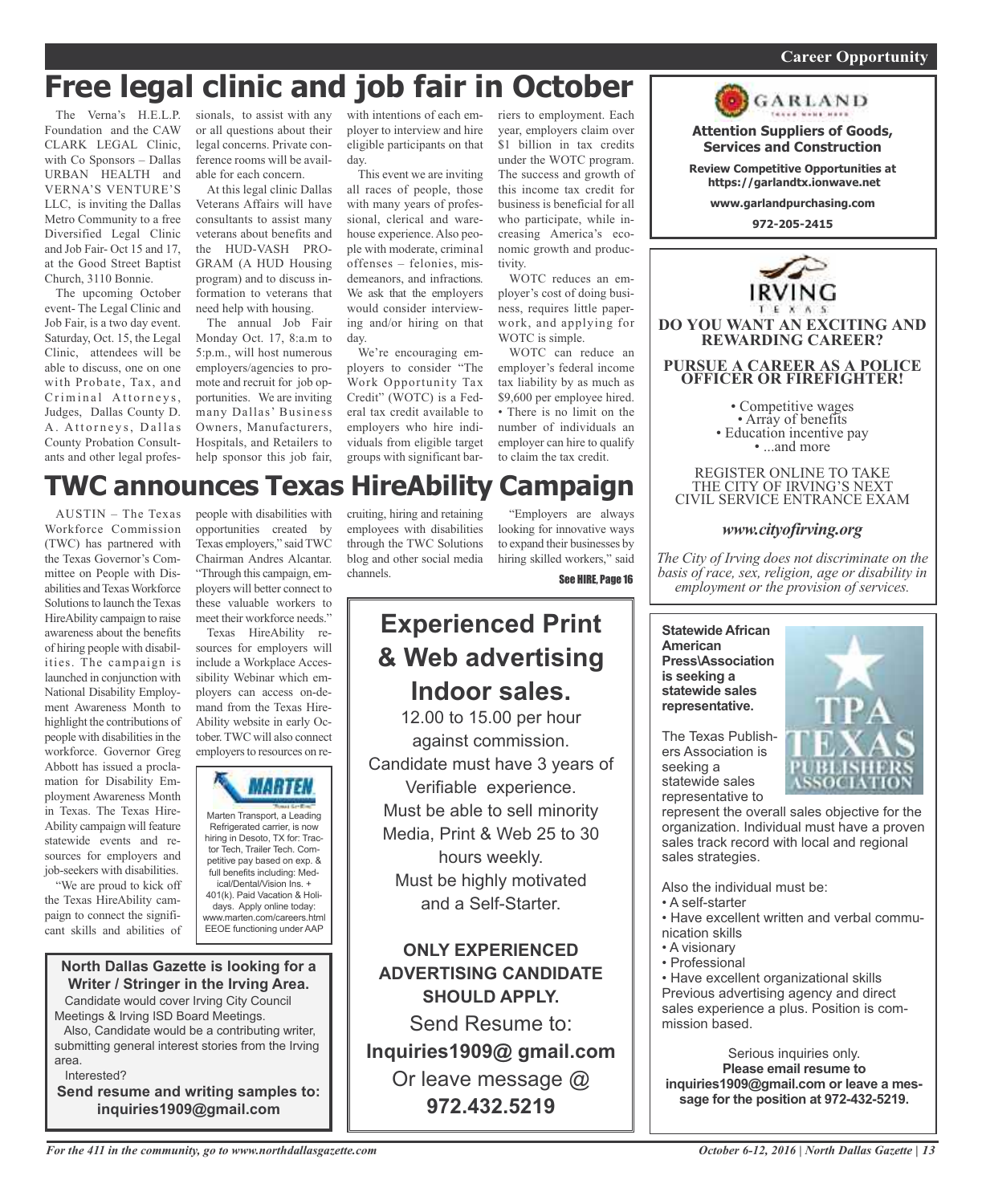#### **BETHEL BIBLE FELLOWSHIP, CARROLLTON (A PLACE TO BELONG)**

#### **October 9, 9:45 a.m.**

You're invited to our Sunday Morning "Prayer and Meditation" followed by Morning Worship Service at 10 a.m. See what God is doing through and with us; you will be blessed.

**October 12, 7 p.m.** Join us in Wednesday's Prayer and Bible Study Class with Senior Pastor Woodson and Pastor Brenda Patterson teaching a series on "Design for Discipleship, Book 5, Chapter 1." Spiritual maturity is God's desire for you. It's Time to Grow; Ephesians 4:12 & 13.

Dr. Terrance Woodson, Senior Pastor 1944 E. Hebron Parkway Carrollton, TX 75007 972-492-4300 www.bethelbiblefellowship.org  $\mathcal{L}=\mathcal{L}^{\mathcal{L}}$  , where  $\mathcal{L}^{\mathcal{L}}$  , we have the set of the set of the set of the set of the set of the set of the set of the set of the set of the set of the set of the set of the set of the set of the set of

#### **CHRIST COMMUNITY CHURCH IN RICHARDSON**

#### **October 9, 8:45 a.m. and 11 a.m.**

You're invited to our Morning Services as we worship, honor and praise God for His blessings.

#### **October 12**

Join us at 12 Noon with Rev. Viveca Potter teaching on the Word of God; come back at 6:45 p.m. for Corporate Prayer and stay for Senior Pastor Autry at 7:30 p.m. teaching the Word of God. Our youth will come for Food and Fellowship at 7 p.m. followed by Bible Study at 7:30 p.m.

Dr. Terrence Autry, Senior Pastor 701 Centennial 972-991-0200 Richardson, TX 75081 www.Christcommunityrichardson.org

**FELLOWSHIP CHRISTIAN CENTER CHURCH IN ALLEN "THE SHIP"**

#### **October 9, 8 a.m.**

You're invited to our main campus at 200 West Belmont Drive for morning service and a blessing from God; followed by our Sunday Worship Services at Bolin Elementary School in Allen, Texas 75002 and bring someone with you and see them blessed by God.

#### **October 12, 12 p.m.**

Join us in our Wednesday's 12 Noon-Day Live, Prayer and Bible Study and/or our Wednesday Night Live, Prayer and Bible Study at 7 p.m. to learn more about God's Word at the Joycie Turner Fellowship Hall, 200 West Belmont Drive in Allen. Be encouraged by God's plan for your maturity and His glory; and most of all, be prepared to grow.

#### Dr. W. L. Stafford, Sr., Ed. D. Senior Pastor

5705 Cheyenne Drive at Bolin Elementary School in Allen 75002 for Sunday Morning Worship and the Admin. Building Address is 200 W. Belmont Drive

Allen, TX 75013 972-359-9956 www.theship3c.org

#### **INSPIRING BODY OF CHRIST CHURCH, Let's Go Fishing! MATTHEW 4:19**

**October 9, 7:30 and/or 11:30 a.m.** You're invited this Sunday as we praise, worship, honor and magnify God's Holy name.

**October 10, 7 p.m.** Join us in Monday School as we grow in God's Word and learn what God has to say to us.

Pastor Rickie Rush 7701 S Westmoreland Road Dallas, TX 75237 972-372-4262 www.Ibocchurch.org  $\overline{\phantom{a}}$  , and the set of the set of the set of the set of the set of the set of the set of the set of the set of the set of the set of the set of the set of the set of the set of the set of the set of the set of the s

#### **MT. OLIVE CHURCH OF PLANO (MOCOP)**

### **October 9, 10 a.m.**

Join us for Worship Service as we praise and worship God for His Honor and His glory; and don't forget to comeback at 7 p.m. for our Brazilian Church.

**October 12, 7 p.m.** You're invited to our

Wednesday's Bible Study class; you will learn what God has to say to us. Come to be encouraged by God's plan for your spiritual growth and His glory. October 26-28, 7:30 p.m. Nightly Join us for MOCOP's Vision Summit 2016 with speakers Dr. C. J. Mathews, Reign International Church; Pastor Sam Fenceroy, MOCOP and Dr. Martian Williams, Ambassadors Worship Center. Pastor Sam Fenceroy

Senior Pastor and Pastor Gloria Fenceroy 300 Chisholm Place Plano, TX 75075 972-633-5511 www.mocop.org  $\mathcal{L}$  , and the set of the set of the set of the set of the set of the set of the set of the set of the set of the set of the set of the set of the set of the set of the set of the set of the set of the set of the set

#### **SHILOH MBC IN PLANO (WHERE COMMUNITY BECOMES FAMILY)**

**October 8, 1-5 p.m.** You're invited to our "Taste of Shiloh" and bring family and friends to enjoy great food, fun, and fellowship.

**October 9, 8 a.m. And 11 a.m.** Join us for Worship Services and fellowship as we give God all glory, honor and praise.

#### Investors Liquidation Sale: **Laurel Land Cemetery Burial Plot For Sale (one space) Section # 3, Space # 15, Lot # 20**



Laurel Land Cemetery charges for cost of single Plot: \$3995.00 Discount Amount, if you act right away: <\$1745.00> (your savings) Your Cost: \$2250.00

> **Call Today! 972.432.5219** (leave message,if no answer)

#### You're invited to our Shiloh Bible Institute - Fall Classes. The cost is \$15 per class and is open to members, family, and friends interested in learning about the Bible. Click here for more information and on-

**Ends October 10, 2016**

#### **October 12, 7 p.m.**

line registration.

You're invited to our Wednesday's Bible Study to learn more about God's Word. Come and be encouraged by God's plan for your maturity and growth; it's all for His glory and His honor. Our AWANA (Approved Workman Are Not Ashamed from 2 Timothy 2:15) is held from 6:30 - 8:15 pm, now through May.

Kick-off was September 7th. There is no charge for registration for new participants! This is a Bible-based program for children and youth, ages three years old through the 12th grade. The emphasis is on memorizing the Word of God and developing a personal relationship with our Lord Jesus Christ in a structured, safe and fun environment. Our church ministries offer opportunities for motivation and growth; join us and see. Be blessed of the Lord.

Dr. Isaiah Joshua, Jr. Senior Pastor 920 E. 14th Street Plano, TX 75074 972-423-6695 www.smbcplano.org



### www.**IRSsafe**.com

NDG now has a "Special Advertising Package"for churches and non-profit organizations that need to let the community know about your Special Event.

### Opportunity You Can Measure...

### **Church Events**

- Church Anniversary
- Pastor's Anniversary
- Women's Day
- Men's Day

### **Non-Profit Org. Events**

- Fundraisers
- (Concerts)
- Special Events
- (Personal or Community)

## Special Rate \$199

(Black & White, per insertion) Ad size - 4.905"x 6"(Quarter Page, B&W) (NOTE: Color Ad \$75 extra per inserion) Production disclaimer - NDG ad meake-ready is not included in promotion. Layout/production of "copy ready"ad will be a nominal extra cost. E-mail ad copy to: Marketing@NorthDallasGazette.com or call our Marketing Department today! 972-509-9049



#### **Church Happenings www.NorthDallasGazette.com**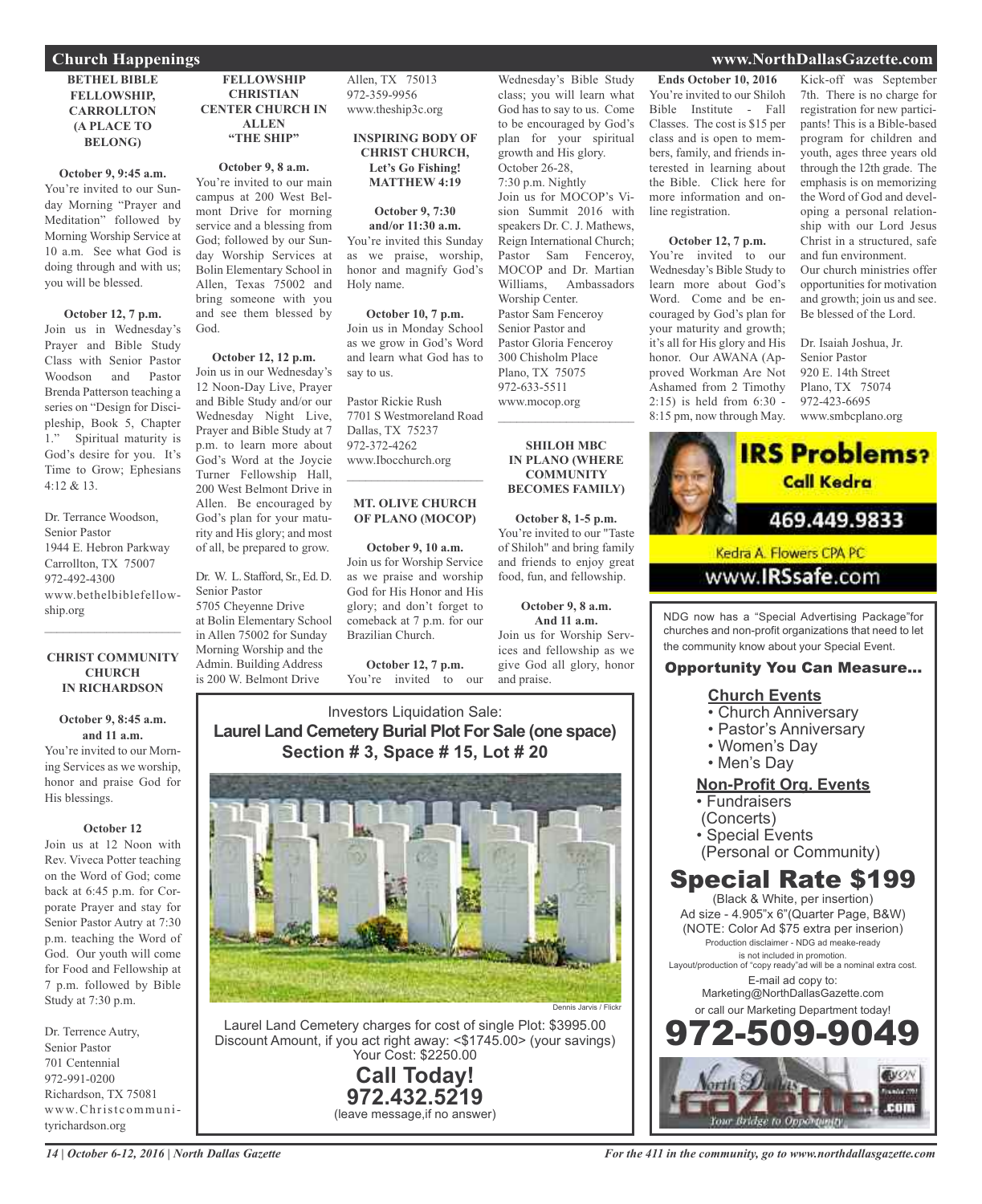

*Send email to: businessoffice@ northdallasgazette.com to sign up for Sister Tarpley's weekly electronic newsletter.*

"And when ye stand praying, forgive, if you have aught against any: that your Father also which is in Heaven may forgive you your trespasses."

"But if ye do not forgive, neither will your Father which is in Heaven forgive your trespasses."

**Mark 11:25-26 (KJV)** "Let all bitterness, and wrath, and anger, and clamour, and evil speaking, be put away from you, with all

malice:' "And be ye kind one to another, tenderhearted, forgiving one another, even as God for Christ's sake hath forgiven you."

#### **Ephesians 4:31-32 (KJV)**

For a few years, I have been reminded of a statement that a young lady said, "We didn't realize how much that unforgiveness impacted our own lives." She was making the state-

ment after realizing how much she had missed in her life because she had been hurt and had not forgiven an individual.

We should become keenly aware that in our world and society, people need people. God created us with a need for fellowship and companionship.

The Bible says, "And the Lord God said, It is not good that man should be alone; I will make him an help meet for him." **Genesis 2:18**

"And God said, Let us make man in our image, after our likeness: and let them have dominion . . . '

"So God created man in His own image, in the image of God created He him; male and female created He them." Genesis 1: 26-27

No man is an island and can stand alone. Who among us have not made a terrible mistake?

Who among us haven't wished that we could take back something that was

North Dallas Gazette takes a moment to reflect on the past with **Historical Perspectives from Sister Tarpley**

spoken in anger to anyone, especially to a loved one or a friend?

Who among us haven't done something that we would be ashamed to confess to others?

Who among us haven't had to cry out to God for His help? I have read and heard many stories of individuals finally forgiving after long periods of time; they talk about how much they have hurt and missed in their life because they waited so long

*Senior Pastor Sam Fenceroy, Mount Olive Church of Plano (MOCOP) and his T-shirt pushing unity among all races, colors and creed of people.*



#### www.mocop.org

Radio Programs

Mort. ۰Fri

KGGH 1040

"Truth Made Simple"

5:25pm 5:30pm

Jelen to Pastor San

"Vision & Truth Live" Call Pastor Sam ry Sun. 9:00pm-10:00pm<br>RD 103.7 FM THE WORD

to forgive.

**Unforgiveness hurts**

Life doesn't stop when you don't forgive someone. Perhaps that person asked for your forgiveness and you refused.

When God saw that they were remorseful, He allowed them to move on with their life while you stayed in a state of self-pity, you couldn'tsee the forest for the trees. Most people hate road

constructions where they encounter them; it's an inconvenience and it takes us

longer to get where we are going.

Everything is in a mess, you are caught off guard when things are placed in unusual places and the natural flow of traffic takes you off the main road on bumpy surfaces.

But what joy when the work is complete, how beautiful the scenery when the work is done. But, we must remember that until we pass from this life to the next, we are all under construction in our walk with God.

Sometimes God takes us through our own life re-construction project, as well as family and friends.

There are times that we may do orsay something that is not God-like; yet God still loves and forgives us.

There are times that someone in your life willsay or do something that they need forgiveness from you.

Just as we want God to have patience and forgive us, we need to have patience and forgive others.

At times this is not an easy task; and you need God's love and help to forgive, but if you ask Him, He can give you the love and strength to forgive.









Islah Joshua, Jr. Fustor

SMBC: A church Focused on Excellence while Teaching the Word. Preaching the Gospel, Reaching the World

Worship Times: 8 and 11 a.m. Sunday School: 9:45 a.m. Mid-week: Wednesday at 7:00 p.m. Youth Church: Every 3rd, 4th, and 5th Sunday at 10:45 a.m. AWANA: Wednesday at 6:30 p.m. Contact Information: 972-423-6695 www.smbcplano.org



*For the 411 in the community, go to www.northdallasgazette.com*

*October 6-12, 2016 | North Dallas Gazette | 15*